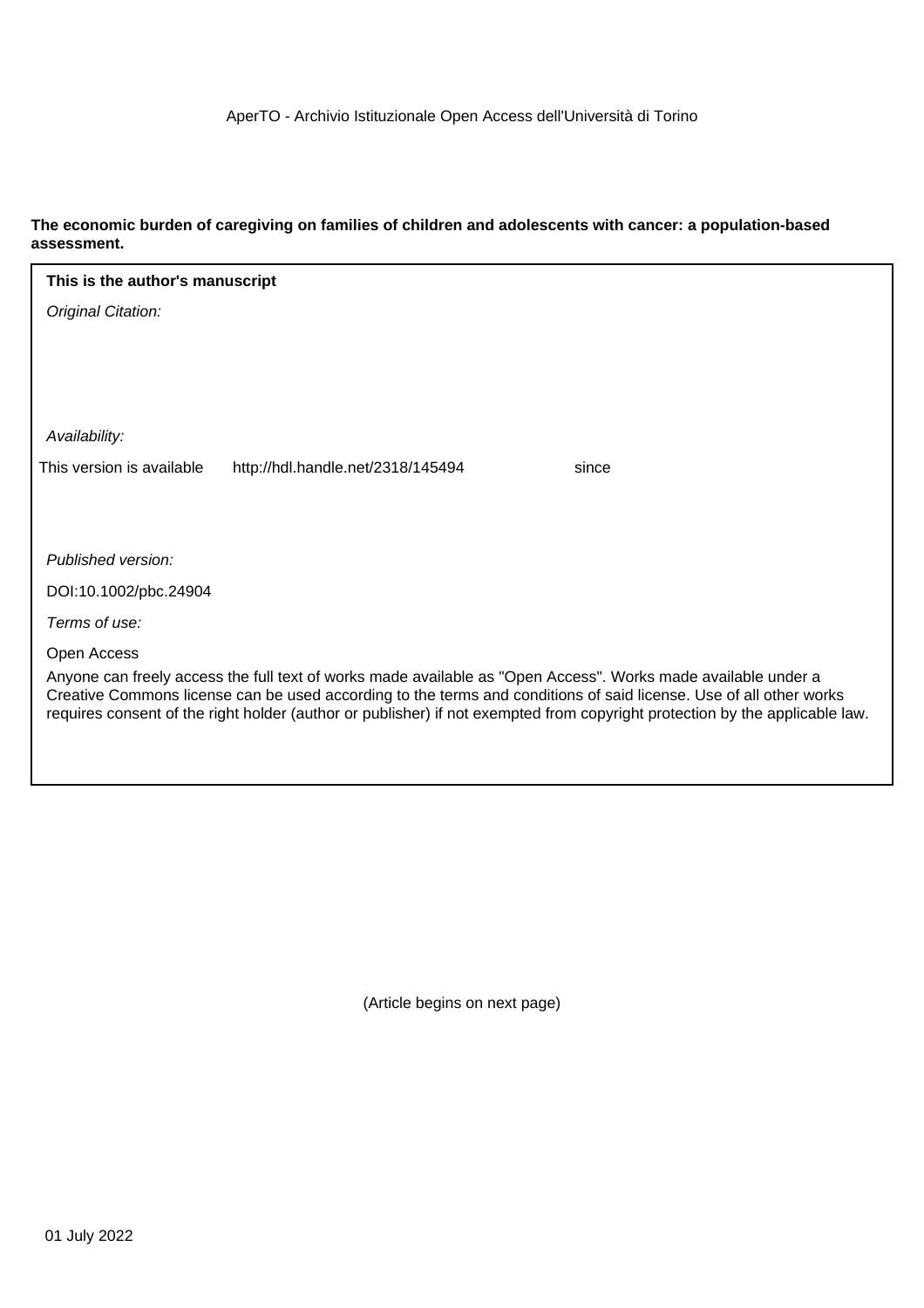

# UNIVERSITÀ DEGLI STUDI DI TORINO

This is an author version of the contribution published on:

Pagano E, Baldi I, Mosso ML, di Montezemolo LC, Fagioli F, Pastore G, Merletti F. The economic burden of caregiving on families of children and adolescents with cancer: a population-based assessment. PEDIATRIC BLOOD & CANCER (2014) 61 DOI: 10.1002/pbc.24904.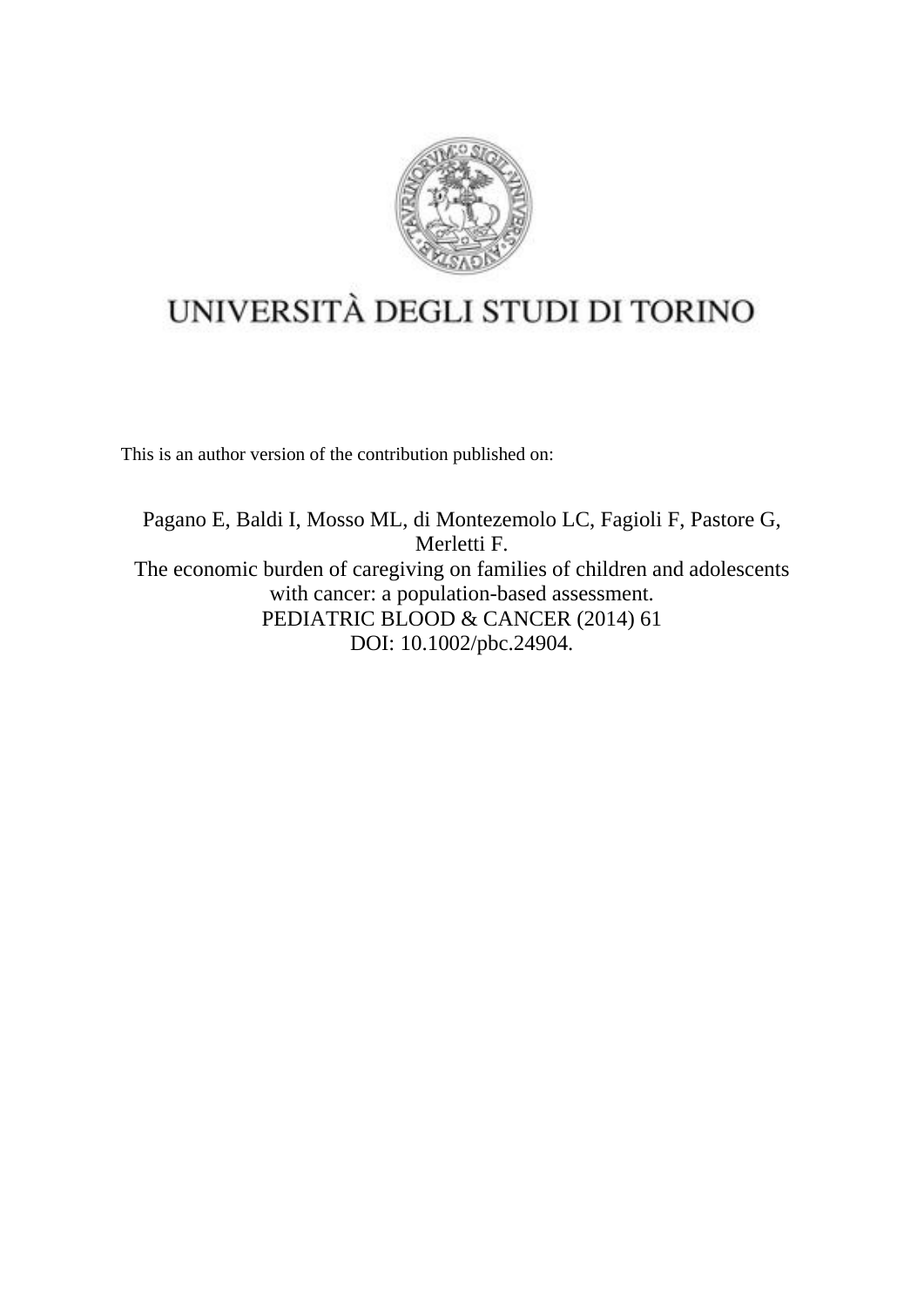# **The economic burden of caregiving on families of children and adolescents with cancer: A population-based assessment**

| Journal:                                      | Pediatric Blood & Cancer                                                                                                                                                                                                                                                                                                                                                                                                                                                                                                                                                                                                                                                                                                                                                                                                                                                |  |  |  |
|-----------------------------------------------|-------------------------------------------------------------------------------------------------------------------------------------------------------------------------------------------------------------------------------------------------------------------------------------------------------------------------------------------------------------------------------------------------------------------------------------------------------------------------------------------------------------------------------------------------------------------------------------------------------------------------------------------------------------------------------------------------------------------------------------------------------------------------------------------------------------------------------------------------------------------------|--|--|--|
| Manuscript ID:                                | PBC-13-0528.R3                                                                                                                                                                                                                                                                                                                                                                                                                                                                                                                                                                                                                                                                                                                                                                                                                                                          |  |  |  |
| Wiley - Manuscript type:                      | Research Article                                                                                                                                                                                                                                                                                                                                                                                                                                                                                                                                                                                                                                                                                                                                                                                                                                                        |  |  |  |
| Date Submitted by the Author:                 | n/a                                                                                                                                                                                                                                                                                                                                                                                                                                                                                                                                                                                                                                                                                                                                                                                                                                                                     |  |  |  |
| Complete List of Authors:                     | Pagano, Eva; "Città della Salute e della Scienza" Hospital, Unit of Cancer<br>Epidemiology; CPO-Piemonte, Childhood Cancer Registry<br>Baldi, Ileana; University of Padova, Biostatistics, Epidemiology and Public<br>Health, Dept. of Cardiac, Thoracic and Vascular Sciences<br>Mosso, Maria Luisa; CPO-Piemonte, Childhood Cancer Registry<br>Cordero di Montezemolo, Luca; University of Turin and "Città della Salute e<br>della Scienza" Hospital, Paediatric Haematology-Oncology<br>Fagioli, Franca; University of Turin and "Città della Salute e della Scienza"<br>Hospital, Paediatric Haematology-Oncology<br>Pastore, Guido; CPO-Piemonte, Childhood Cancer Registry<br>Merletti, Franco; CPO-Piemonte, Childhood Cancer Registry; University of<br>Turin, Medical Sciences; "Città della Salute e della Scienza" Hospital, Unit<br>of Cancer Epidemiology |  |  |  |
| Keywords:                                     | cancer, pediatrics, cost and cost analysis, family caregivers, patient care                                                                                                                                                                                                                                                                                                                                                                                                                                                                                                                                                                                                                                                                                                                                                                                             |  |  |  |
|                                               |                                                                                                                                                                                                                                                                                                                                                                                                                                                                                                                                                                                                                                                                                                                                                                                                                                                                         |  |  |  |
| <b>SCHOLARONE</b> <sup>®</sup><br>Manuscripts |                                                                                                                                                                                                                                                                                                                                                                                                                                                                                                                                                                                                                                                                                                                                                                                                                                                                         |  |  |  |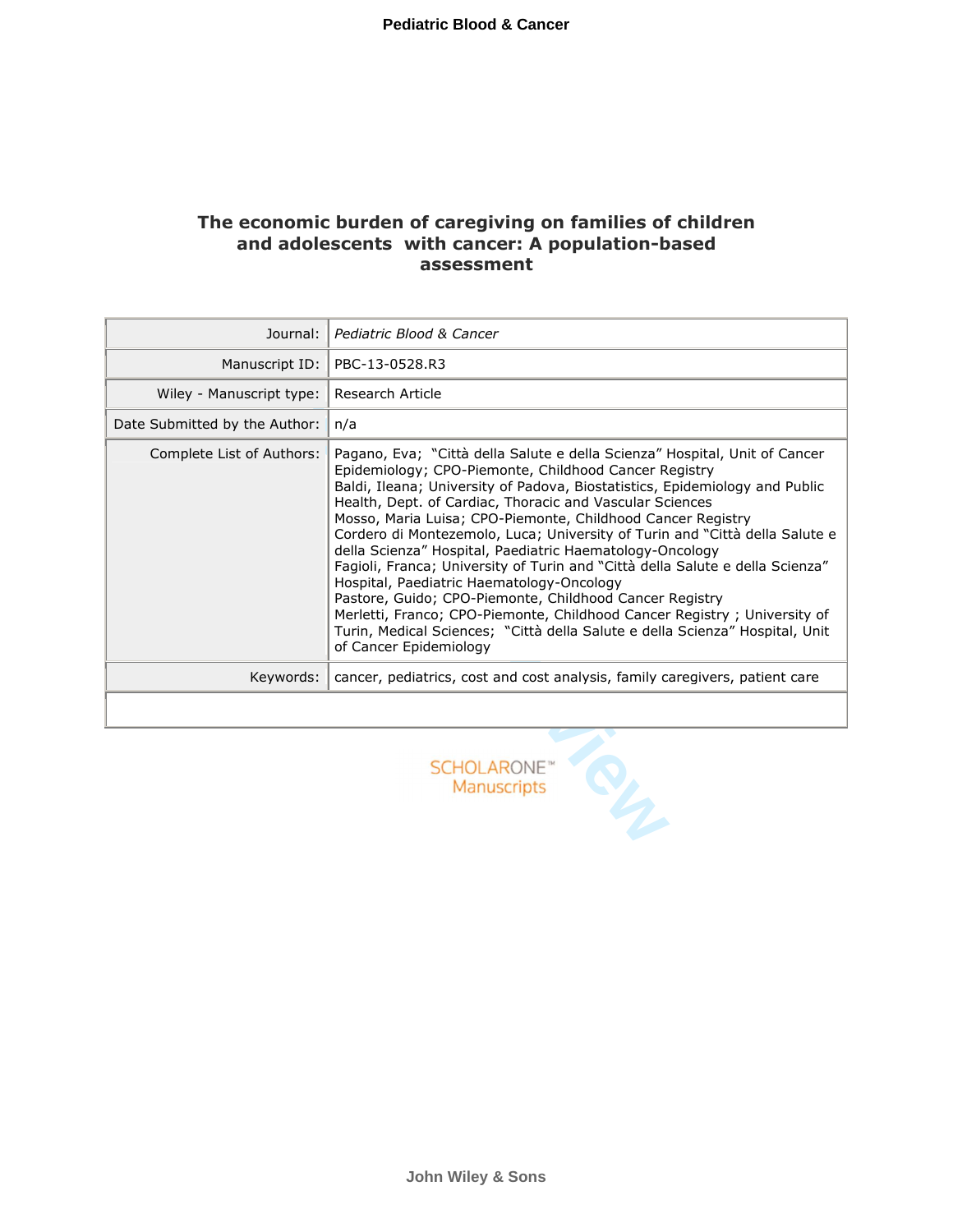# **The economic burden of caregiving on families of children and adolescents with cancer:**

## **A population-based assessment**

Eva Pagano<sup>a,b</sup>, Ileana Baldi<sup>c</sup>, Maria Luisa Mosso<sup>b</sup>, Luca Cordero di Montezemolo<sup>d</sup>, Franca Fagioli<sup>d</sup>, Guido Pastore<sup>b</sup>, Franco Merletti<sup>a,b,e</sup>

a. Cancer Epidemiology Unit, "Città della Salute e della Scienza" Hospital, Torino, Italy

b. Childhood Cancer Registry CPO-Piemonte, Torino, Italy

c. Department of Public Health and Environmental Medicine, University of Padova, Padova,

Italy

d. University of Turin, Paediatric Haematology-Oncology, and "Città della Salute e della Scienza" Hospital, Torino, Italy

e. University of Turin, Medical Sciences, Torino, Italy

## **Correspondence to:**

Eva Pagano Unit of Cancer Epidemiology "Città della Salute e della Scienza" Hospital, Via Santena 7 10126 Torino, Italy Tel +39/011/6336855 Fax +39/011/6706692 eva.pagano@cpo.com

**Review** 

**Running title**: Childhood cancer caregiving costs **Word count, abstract**: 247 **Word count, plain text**: 3060 **Figures**: 1 **Tables**: 5

**Keywords**: cancer; paediatrics; cost and cost analysis; family caregivers; patient care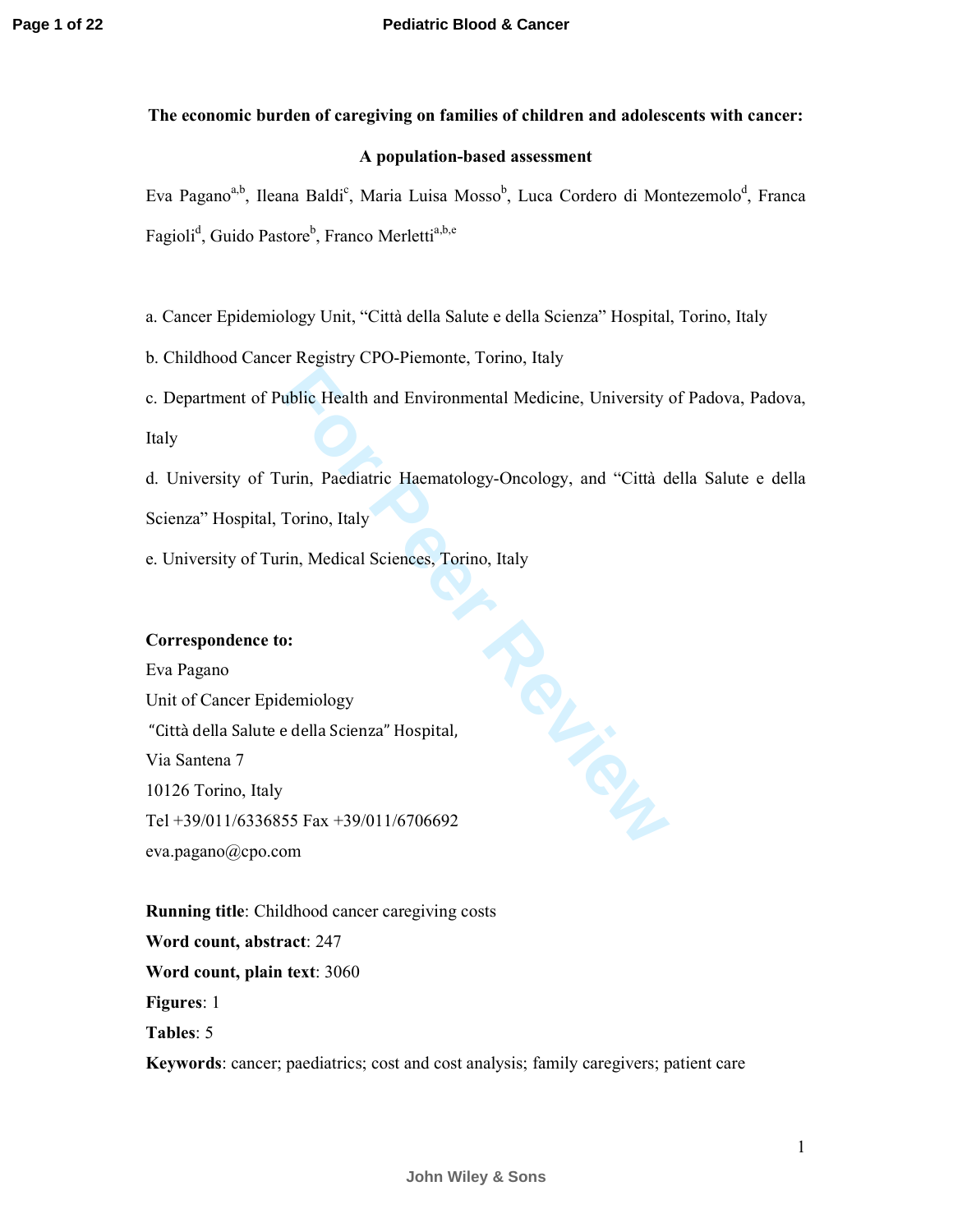#### **Abstract**

**Background**: Childhood cancer represents a relevant economic burden on families. The preferred tool to investigate family expenditure is the retrospective questionnaire, which is subject to recall errors and selection bias. Therefore, in the present study the economic burden of caregiving on families of children and adolescents (0-19 years of age) with cancer was analysed using administrative data as an alternative to retrospective questionnaires.

Intified from the Piedmont Childhood Cancer Registrative databases to identify episodes of care during 33). The opportunity cost of informal caregiving was poent by one of the parents, and was assumed to be equate the chil **Procedure**: Incident cases of cancer diagnosed in children and adolescents in 2000-2005 (N=917) were identified from the Piedmont Childhood Cancer Registry and linked to available administrative databases to identify episodes of care during the 3 years after diagnosis (N=13,433). The opportunity cost of informal caregiving was estimated as the value of the time spent by one of the parents, and was assumed to be equal to the number of days during which the child received inpatient care, day-care, or outpatient radiotherapy. Factors affecting the level of economic burden of caregiving on families were analysed in a multivariable model.

**Results**: The economic burden of caregiving increased when care was supplied at the Regional Referral Centre, or when treatment complexity was high. Families with younger children had a higher level of economic burden of caregiving. Leukaemia required a higher family commitment than any other cancer considered.

**Conclusions**: Raw estimates of the economic burden of caregiving on families of children and adolescents with cancer derived from administrative data should be considered a minimum burden. The estimated effect of the covariates is informative for healthcare decision-makers in planning support programmes.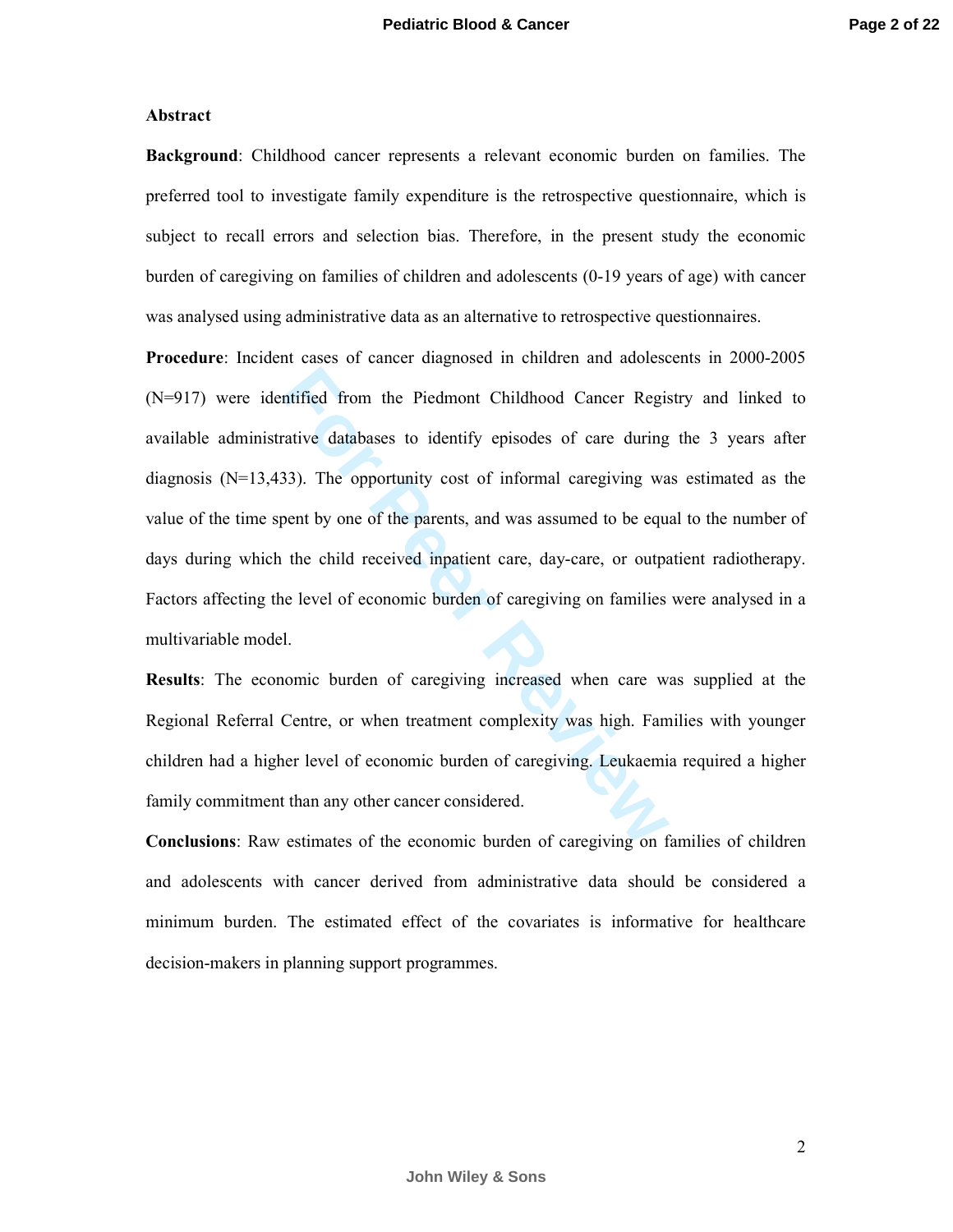## **Introduction**

resents a relevant economic burden. The economic<br>been described as a major source of anxiety for the far<br>4]. Mothers caring for children with cancer found it<br>coutines, and fathers found it difficult to manage work<br>he Unite Household out-of-pocket health expenditure comprises all costs paid directly by patients or their relatives, including cost-sharing, self-medication and other expenditures. Even in a publicly financed health care system, users are faced with expenses due to transportation, outof-pocket costs and the cost of time spent caring for patients with the disease, or being with the patient while care is received (foregone income) [1]. In the case of childhood diseases, the time parents (especially mothers) have to take away from work and other activities to care for their children represents a relevant economic burden. The economic burden of cancer treatment has long been described as a major source of anxiety for the families of paediatric cancer patients [2-4]. Mothers caring for children with cancer found it difficult to manage their daily family routines, and fathers found it difficult to manage work outside the home [5]. A study from the United Kingdom observed that 34.7% of working mothers gave up all paid employment when their children were diagnosed, and another 28.7% reduced their working hours [6]. In economics, the value of this time is referred to as the "opportunity cost" of informal caregiving [7]. Despite the recognised relevance of informal caregiving, one of the main limitations mentioned in a systematic review of the literature on the cost of childhood cancer [8] was the exclusion of indirect costs (e.g., loss of productivity, forgone household activities, unpaid caregiving and interrupted education due to illness and child's premature mortality) and psychosocial costs.

Centralisation of care for children and adolescents with cancer has contributed to the very significant improvement in outcome seen over the past 30 years [9]. Depending on place of residence, travel may be unavoidable to access specialised centres that offer safe and effective services not available locally. This travel can range from daily trips, to long periods spent away from home, and the corresponding economic burden falls upon the family, with a high impact on out-of-pocket expenses and lifestyle [10,11].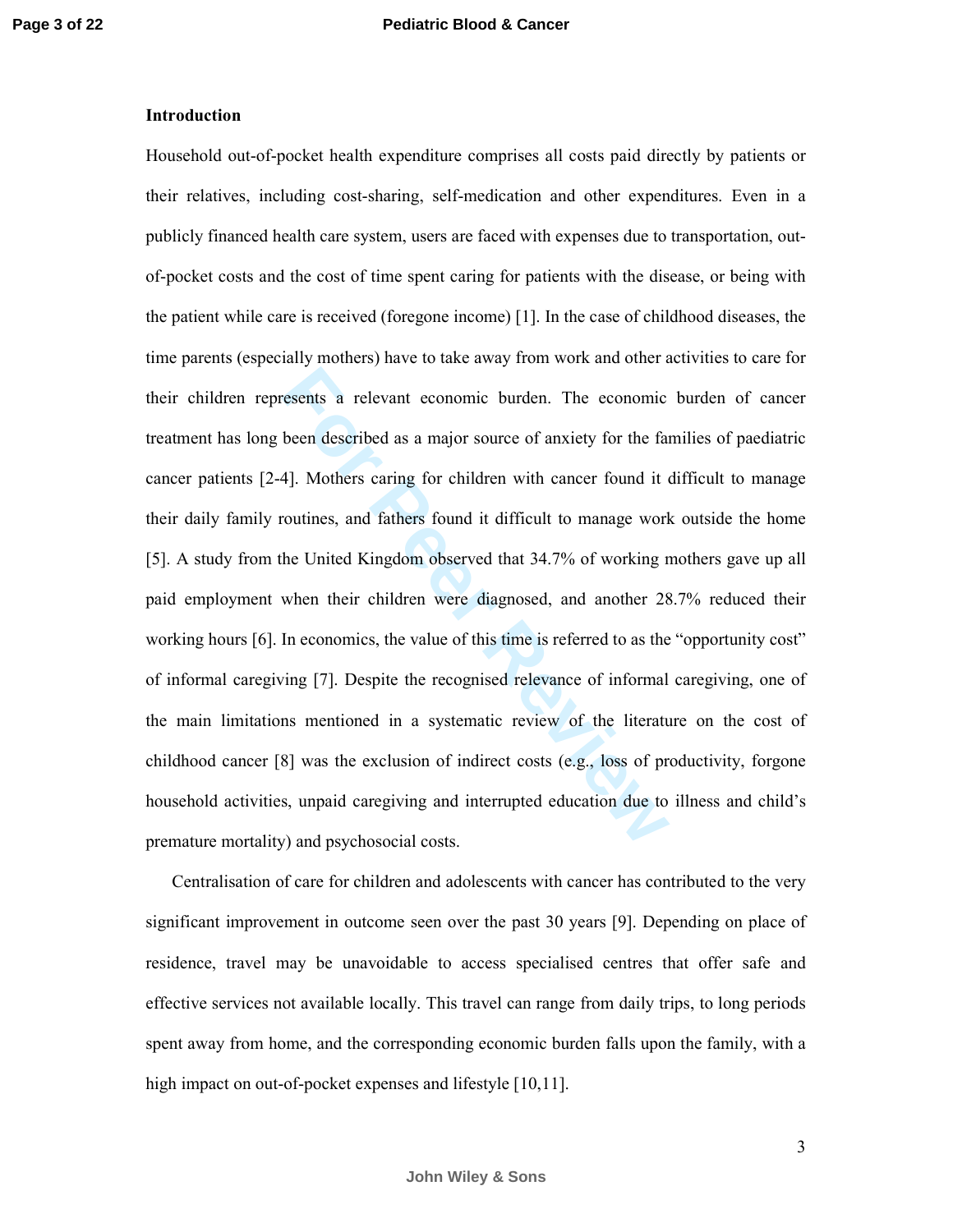The preferred tool to investigate patient/family expenditures is the retrospective questionnaire, which is subject to recall errors and selection bias, or in prospective studies, a diary into which entries are made over a specific time period. Even if the diary method comes with a risk of lower compliance, as data is collected over a long period of time, this method has been successfully adopted in cost-effectiveness studies [12]. However, for the parents of children with cancer the diary method could present a further burden, and cause psychological distress. In addition, compliance regarding diary entries is likely to be affected by children's health, with a consequent risk of selection bias.

1, with a consequent risk of selection bias.<br> **Formular in the Example 1** weight to verify the availability of alternative data sources<br>
reconomic burden of caregiving on families of childrer<br>
red through cancer registry a This study attempts to verify the availability of alternative data sources for describing and understanding the economic burden of caregiving on families of children with cancer. This burden was assessed through cancer registry and administrative health data by means of several simplified assumptions. Administrative data are considered an important and efficient source of valuable information when assessing patterns of care, and their validity and usefulness have been previously demonstrated for cancer care in several studies carried out in the Piedmont Region [13-15]. Moreover, administrative data allow for a population-based analysis without the direct involvement of families.

The Childhood Cancer Registry of Piedmont (CCRP) was established 40 years ago. It is a population-based registry that records cases of malignant tumours diagnosed in children and adolescents (0-19 years of age) residing in the Piedmont Region. The procedures and criteria for inclusion in the CCRP, and follow-up and coding for cancer types have been reported elsewhere [16]. Through linkage between the CCRP and different administrative health databases, we have attempted to measure the opportunity cost of caring for children and adolescents with cancer during treatment episodes, thereby avoiding selection bias and the direct involvement of families. Factors impacting the level of economic burden of caregiving were investigated to better target activities that might support families.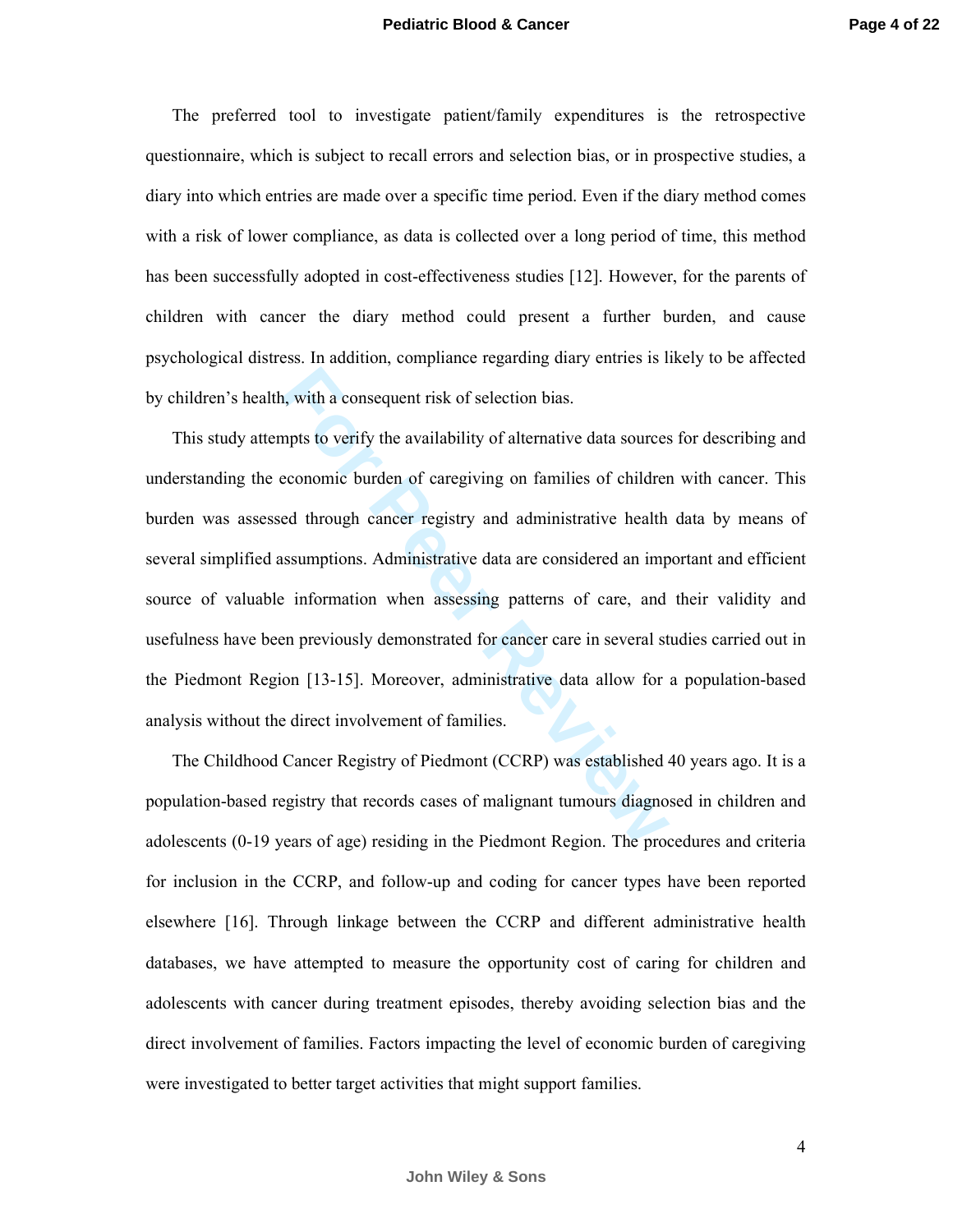#### **Methods**

#### *Study data*

For The Piedmont Region's hospital discharge rection and the Piedmont Region's hospital discharge rections atabases (years 2000-2007). Both of these databases is residents of the Piedmont Region, whether care way or elsewh Incident cases of cancer diagnosed in children and adolescents (0-19 years of age) residing in the Piedmont Region during the period 2000-2005 were identified from the CCRP (N=917). If multiple primary tumours were identified, only the first occurrence was taken into account in the analyses. For each child or adolescent, episodes of care (defined as inpatient care, daycare, or outpatient radiotherapy) were identified during the 3 years following the primary cancer diagnosis by means of an encrypted unique identification code based on the tax identification number within the Piedmont Region's hospital discharge records and outpatient radiation therapy databases (years 2000-2007). Both of these databases include episodes of care received by residents of the Piedmont Region, whether care was received in the Piedmont Region, or elsewhere in Italy. All episodes of care during the follow-up period, regardless of whether they were cancer-related, were included in the analyses, as was inpatient care with a discharge date that was 40 days or less before diagnosis.

Tumour types were classified according to the International Childhood Cancer Classification [17]. To achieve a better trade-off between number/levels of predictors and overall sample size, we grouped cancer types into wider categories by numerical considerations and prognoses, as defined by 3-year survival (Table I): cancer types with a 3 year survival above 85% (Hodgkin Disease, Wilms Tumour, Retinoblastoma, Gonadic Tumour, and all other tumours); cancer types with a 3-year survival between 75% and 85% (Non-Hodgkin lymphoma, Central Nervous System, Neuroblastoma); cancer types with a 3 year survival below 75% (Malignant Bone Tumours and Soft Tissue Sarcoma); and Leukaemia, which was set apart due to its high frequency  $(N=200)$  and good 3-year survival. Information available for each patient included: gender, age at diagnosis, cancer type, year of diagnosis, place of residence and 3-year survival. Travel time was categorised as the distance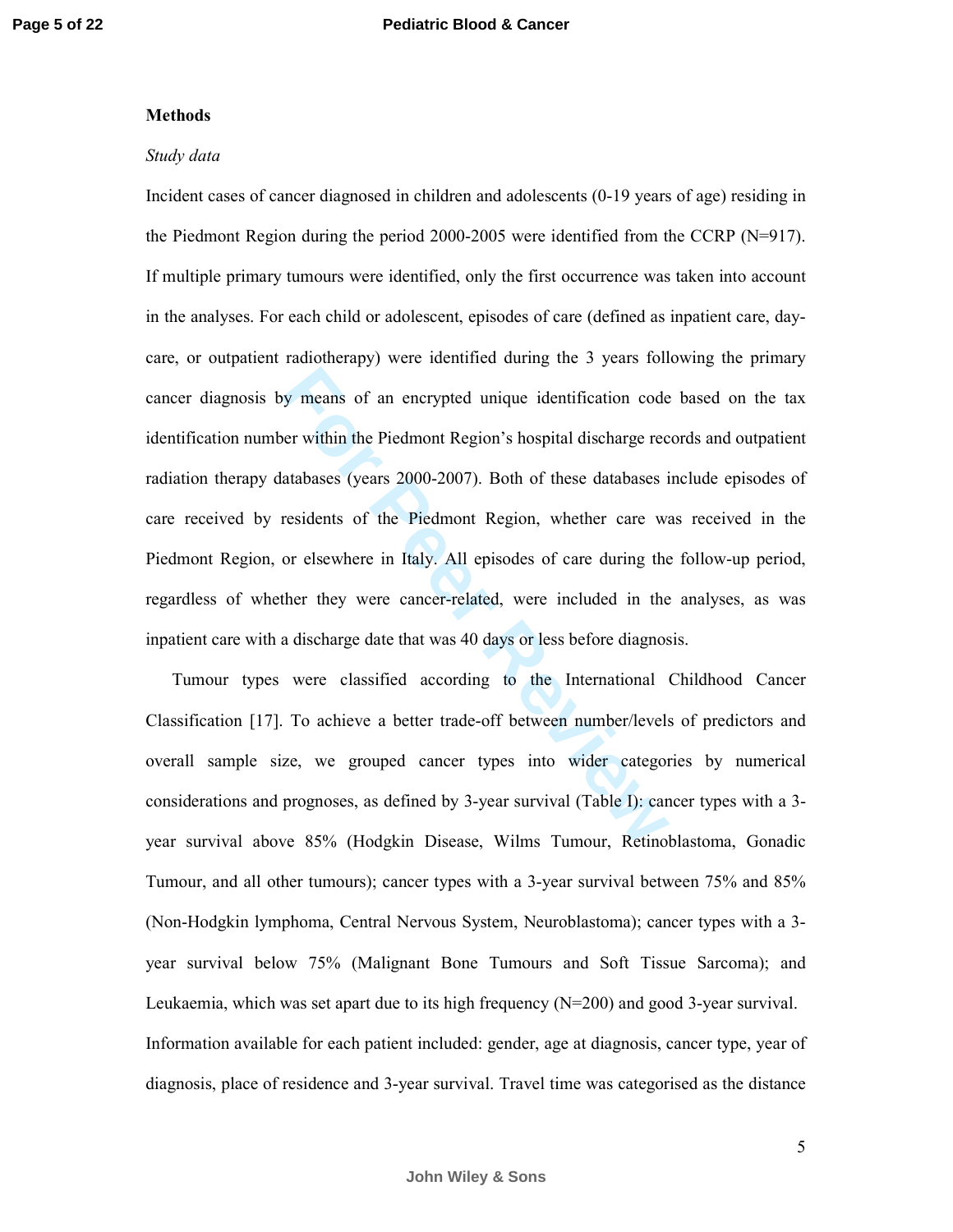from the patient's place of residence to Turin, where the Regional Referral Centre (RRC) for Childhood Cancer is located (same town, within 30 minutes, within 1 hour, more than 1 hour). A quadratic matrix of the travel time between all the towns of the Piedmont Region was used [18].

The distance of the clinical setting (inpatient care, day<br>the type of treatment (transplant, major and minor sure other medical care). All the surgical procedures perfor-<br>rge records for this cohort. A childhood cancer spe Each episode of day-care requires at least half a day, and can include several days of treatment. Each outpatient radiotherapy episode includes treatment planning, computed tomography scans, use of simulator, other procedural phases and treatment sessions. Episodes of care were classified according to the clinical setting (inpatient care, day-care, or outpatient radiotherapy) and the type of treatment (transplant, major and minor surgery, radiotherapy, chemotherapy and other medical care). All the surgical procedures performed were listed in the hospital discharge records for this cohort. A childhood cancer specialist working at the RRC reviewed these procedures and identified major surgery by means of the International Classification of Disease,  $9<sup>th</sup>$  Revision (ICD9) codes. Chemotherapy, radiotherapy, major surgery and transplant were categorised as high complexity episodes of care according to a Regional Plan for Paediatric Oncology and Haematology Care [19].

In the analysis, the hospitals/centres that supplied care were classified by type as follows: the RRC, Satellite Units, Adult oncology centres, other hospitals in the Piedmont Region, and hospitals outside the Piedmont Region. According to the organisation of the Regional Network for Childhood Cancer Care, made up of the RRC and the Satellite Units, most of the care for childhood cancer should be supplied by either the RRC or the eight Satellite Units, which provide low complexity care in strict collaboration with the RRC. Adult oncology centres are also potential suppliers of appropriate cancer care for children and adolescents, especially those 14 years of age or older. The organisation of the Regional Network for Childhood Cancer Care states that no cancer care should be provided to children or adolescents by the other hospitals in the Piedmont Region. Anyway, some episode of care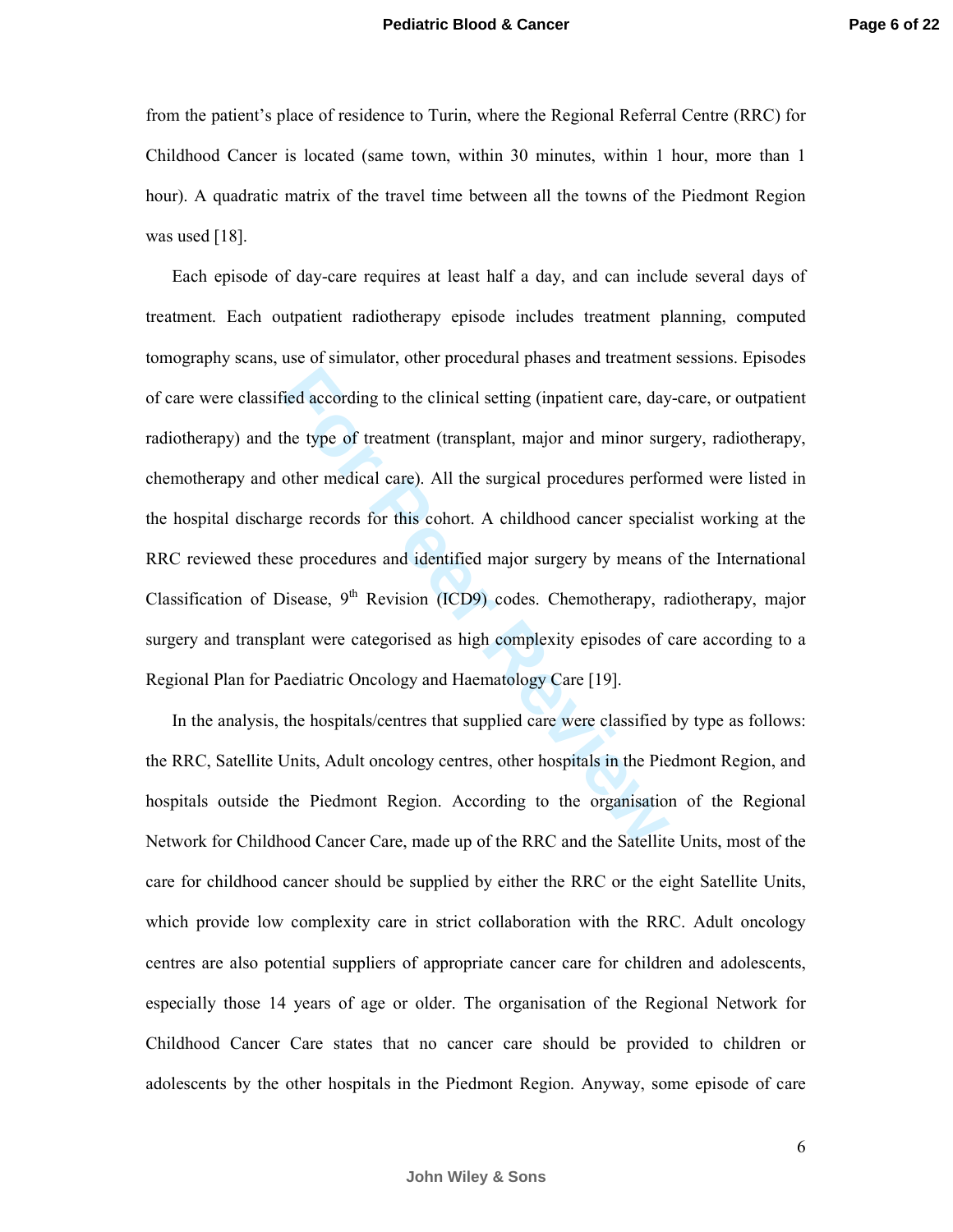#### **Pediatric Blood & Cancer**

were supplied by this group pf hospitals. The final group consisted of hospitals in other regions of Italy, which were national referral centres for childhood/adolescents cancer care.

a number of assumptions. The amount of time spent cannot and to be equal to the total number of days during weitent radiotherapy were provided to the child/adolesce in the parents' wage rate, the per diem Regional Gross 8. The economic burden of caregiving on families of children with cancer was assessed from a societal point of view [20], by valuing the opportunity cost associated with informal caregiving by one of the parents. Opportunity cost is often estimated by multiplying the hours spent providing informal care by the market wage rate of the informal caregiver. We referred to this method to estimate the yearly economic burden of caring for children during treatments based on a number of assumptions. The amount of time spent caregiving by one of the parents was assumed to be equal to the total number of days during which inpatient care, day-care, or outpatient radiotherapy were provided to the child/adolescent. As we did not have information on the parents' wage rate, the per diem Regional Gross Domestic Product (GDP) in 2008 ( $\epsilon$ 78.60; US\$106.05) was applied for each day devoted to caring for the child or adolescent [21]. To assess robustness of the results obtained using these assumptions, a sensitivity analysis was performed using two different scenarios. One more conservative scenario was considered, which assumed a family commitment of half a day for episodes of day-care, outpatient care and inpatient admissions in children more than 14 years of age (minimum scenario). A second, less conservative scenario assumed 1 extra day after every episode of day-care and outpatient care, and 1 week after inpatient admissions for high complexity episodes of care.

#### *Statistical analysis*

The cumulative per-family 3-year economic burden of caring for the child or adolescent during treatment was described as median costs with corresponding 95% confidence intervals (CI), by accounting for censoring due to death by means of a Kaplan-Meier estimate. Factors affecting the level of economic burden were analysed in a multivariable model. Due to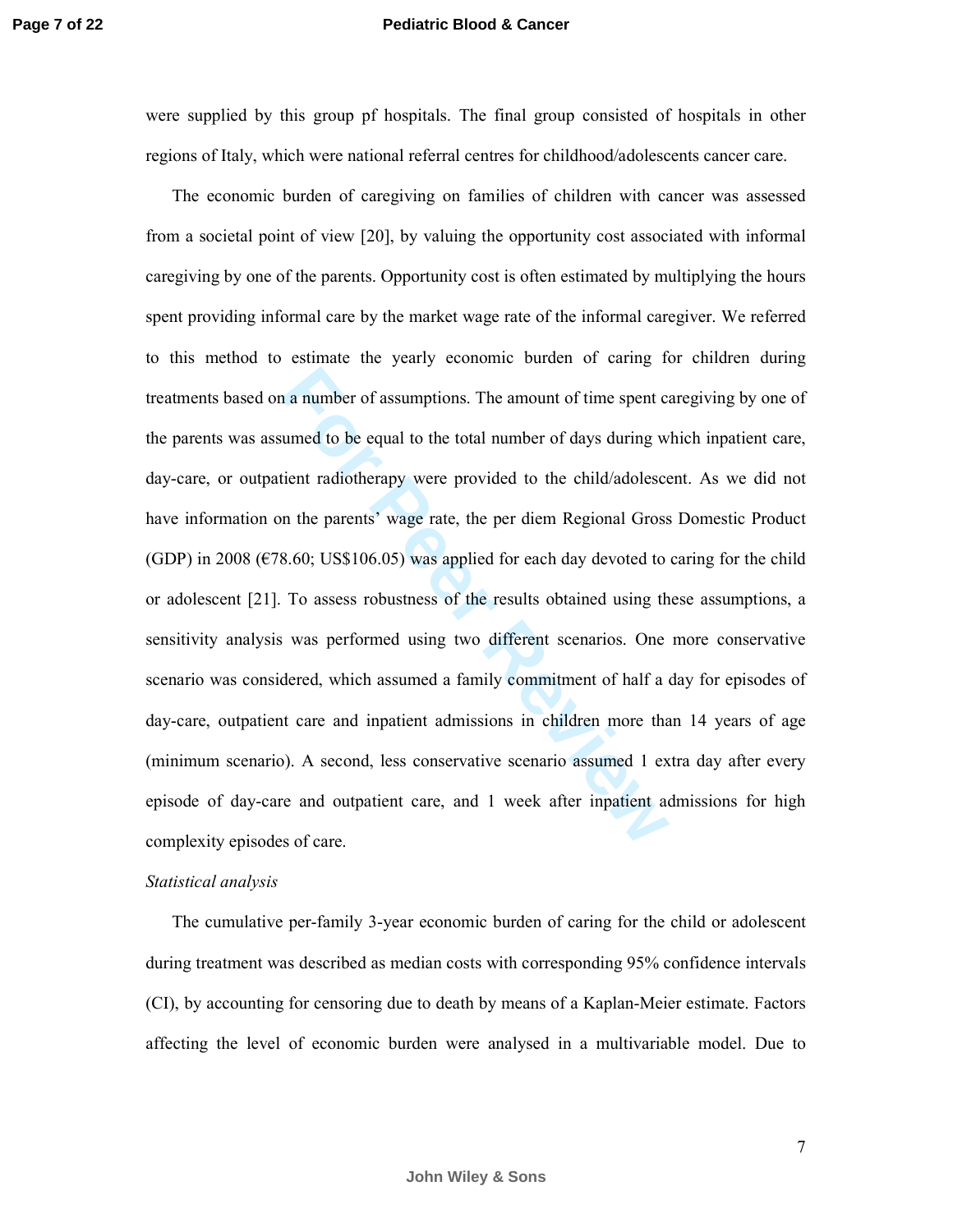collinearity with the type of centre, treatment complexity and travel time were not included in the final model.

As suggested by previous findings [22], the total cost at the end of follow-up was treated as a time-to-event endpoint, to which a Cox-Aalen model was fitted [23]. In this model some covariate effects work additively on the hazard function and other covariates are allowed to have multiplicative effects. Factors holding the assumption of proportionality of the hazards as the cost accumulation increases were included in the multiplicative part of the Cox-Aalen model (i.e., Cox part). These results are expressed as hazard ratios (HR) of interrupting the cost accumulation process as in a traditional Cox model.

att). These results are expressed as hazard ratios (HR)<br>process as in a traditional Cox model.<br>were expected to have effects that varied at different<br>exs (i.e., cost-varying) were included in the additive par<br>part). Result Covariates that were expected to have effects that varied at different levels of the cost accumulation process (i.e., cost-varying) were included in the additive part of the Cox-Aalen model (i.e., Aalen part). Results are shown graphically as cumulative additive effects (with 95% point-wise confidence bands) of each covariate on the hazard of interrupting the cost accumulation process, plotted against cumulative costs at the end of follow-up. The slope of cumulative function provides information about the influence of the covariate. If the effect is constant (or cost-invariant) the plot should approximate a straight line. A cumulative function increasing above zero describes the effect of a covariate that increases the hazard of ending follow-up at lower costs with respect to the reference category. The crude probability of interrupting the cost accumulation process at the end of the follow up for the different categories of the cost-varying variables has also been depicted in the Kaplan-Meier curves. Predicted median costs from Cox-Aalen model results were estimated for some scenarios, suggested from observed data, along with 95% bootstrap CIs.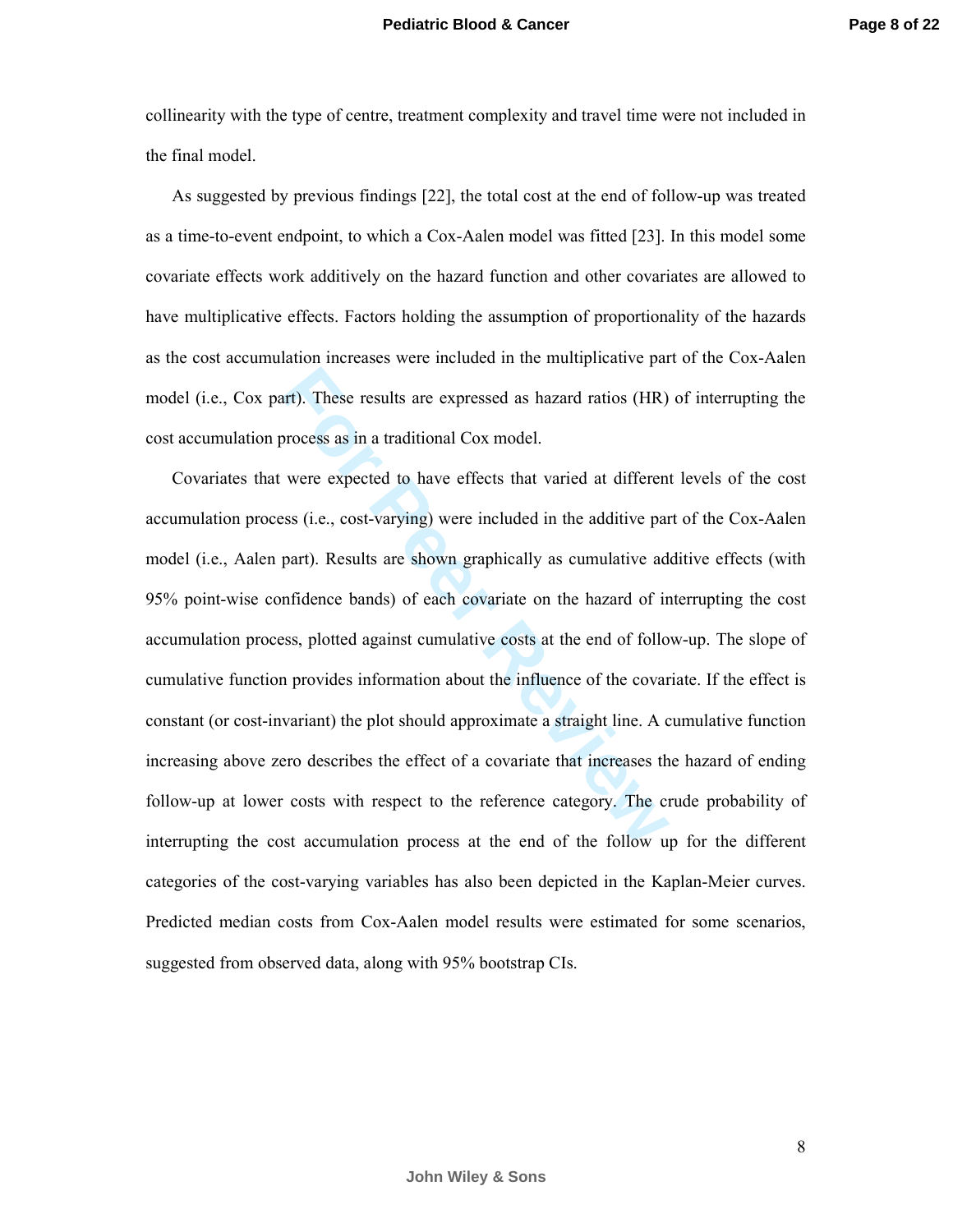#### **Results**

In the period 2000-2005 the CCRP had 917 registered incident cases of cancer in children and adolescents. During 3 years of follow-up after cancer diagnosis, 18 (1.8%) had no recorded episodes of care, and were excluded. This group had demographic and clinical characteristics similar to the group with episodes of care, and the missing information is probably due to errors in record linkage identification codes, or changes of residence. In total, 13,433 episodes of care provided to 899 children were included in the analysis (median: 11; I-III quartile: 4-24). Table II describes the characteristics of the analysed cohort of children and adolescents (Table II).

For Table II describes the characteristics of the analysed<br>able II).<br>These the episodes of care in terms of frequency and du<br>ral characteristics. Almost half of the episodes of c<br>4 days), while outpatient radiotherapy repr Table III describes the episodes of care in terms of frequency and duration of treatment (in days), by several characteristics. Almost half of the episodes of care were inpatient (median duration: 4 days), while outpatient radiotherapy represented only 1.7% of all episodes of care, but with a median duration of 20 days. Treatment complexity was high for two out of three episodes of care, with a slightly longer median duration. Sixty-five percent of care was supplied at the RRC and 40% of the patients received care exclusively at the RCC during the study period. Episodes of care at hospitals outside the Piedmont Region accounted for 16% of care. There was no difference in treatment duration (median: 3 days) by type of centre, except for adult oncology centres (median: 4 days; I-III quartile: 1-9).Seventyfive percent of all treatments occurred within 1 year of cancer diagnosis, with a higher proportion of high complexity episodes of care (71% vs. 44% in the third year).

Table IV describes the variables analysed in the Cox-Aalen models, distinguishing those included in the Aalen part from those in the Cox part and, for the latter, the HRs (p-value) of interrupting the cost accumulation process. The cumulative additive effects function plotted against cumulative costs at the end of follow-up, is shown for the variables with a significant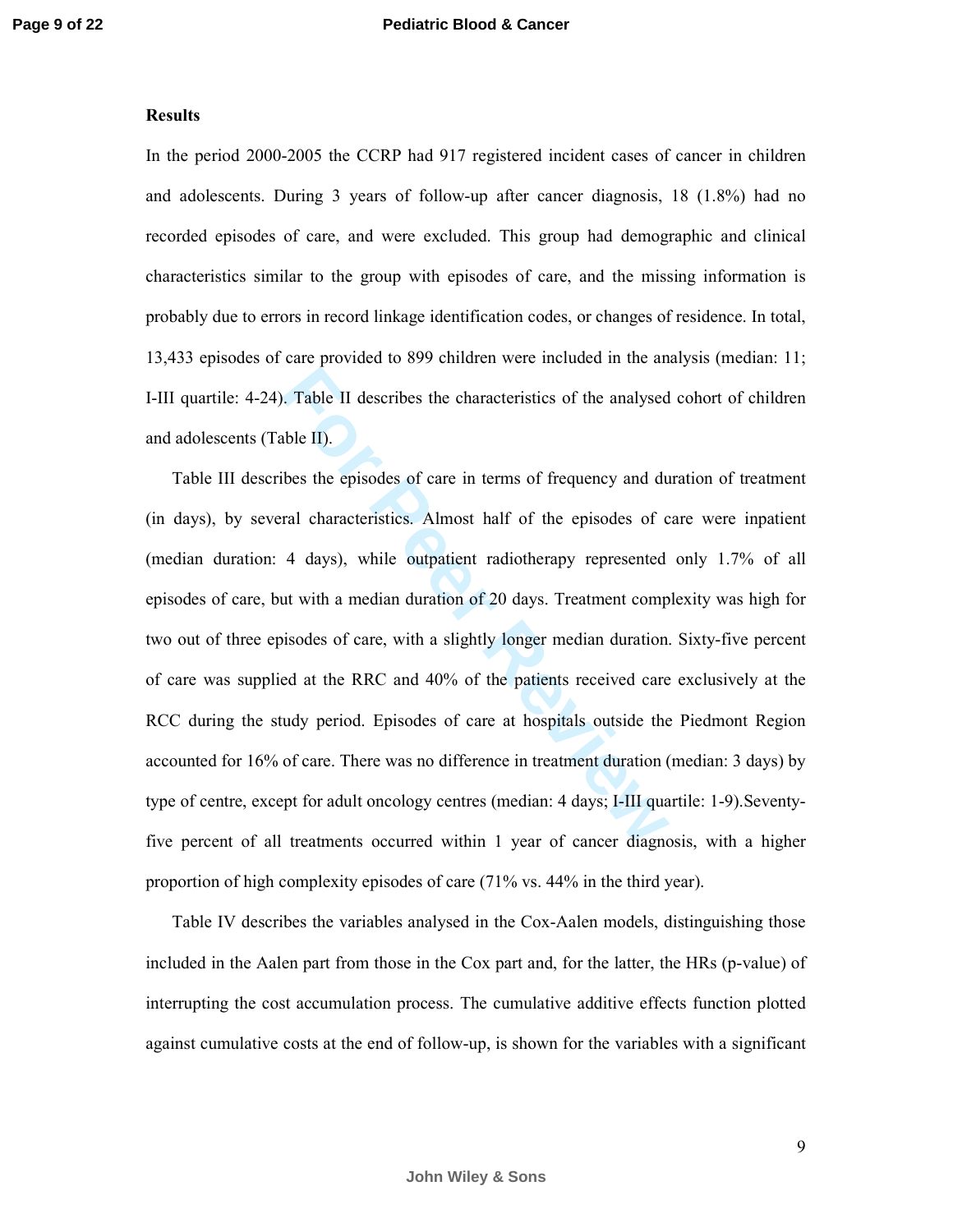impact (Figure 1): age at diagnosis and cancer type. For these two cost-varying covariates the crude effect is also described by the Kaplan-Meier curves (Supplemental Figure 1).

throughout the period of cancer diagnosis considered (<br>reduced the probability of higher cost significant<br>Above this level the effect of age at diagnosis was<br>ower confidence band crossing the cost axis (Figure 1<br>as shown i The overall median estimated economic burden of caregiving by one of the parents at the end of follow-up was  $\epsilon$ 5,895 (US\$7,954), which is around 7% of the annual per person GDP in the Piedmont Region in 2008. Episodes of care delivered in hospitals/centres other than the RRC increased the hazard of interrupting the cost accumulation process, and was a rough predictors of lower cost at the end of follow-up. The economic burden of caregiving also decreased slightly throughout the period of cancer diagnosis considered (2000-2005). Older age at diagnosis reduced the probability of higher cost significantly, at least up to  $€5000(US$6,746)$ . Above this level the effect of age at diagnosis was not significant, as suggested by the lower confidence band crossing the cost axis (Figure 1a). The increasing cumulative functions shown in Figure 1 indicate that, compared to leukaemia, all the other cancer types predict a significantly smaller economic burden of caregiving on families of children and adolescents with cancer. These cumulative functions for the effect of cancer type decreased roughly after the  $\epsilon$ 7,500 (US\$10,120) mark, suggesting an effect reduction.

Table V shows the estimated median economic burden for families of children/adolescents who received care at the RCC, as this was the centre most utilised among the observed patterns of care. The most relevant differences can be observed by cancer type. For leukaemia the median economic burden at 3 years was above  $\epsilon$ 10,000 (US\$13,493), with narrow CIs. The cancer types with the best prognosis had a median economic burden of around  $\epsilon$ 2,000 (US\$2,699) in 2005. The decreasing economic burden observed with older age at cancer diagnosis and more recent year of treatment is present, but not that relevant, as evidenced by the overlapping CIs (Table V).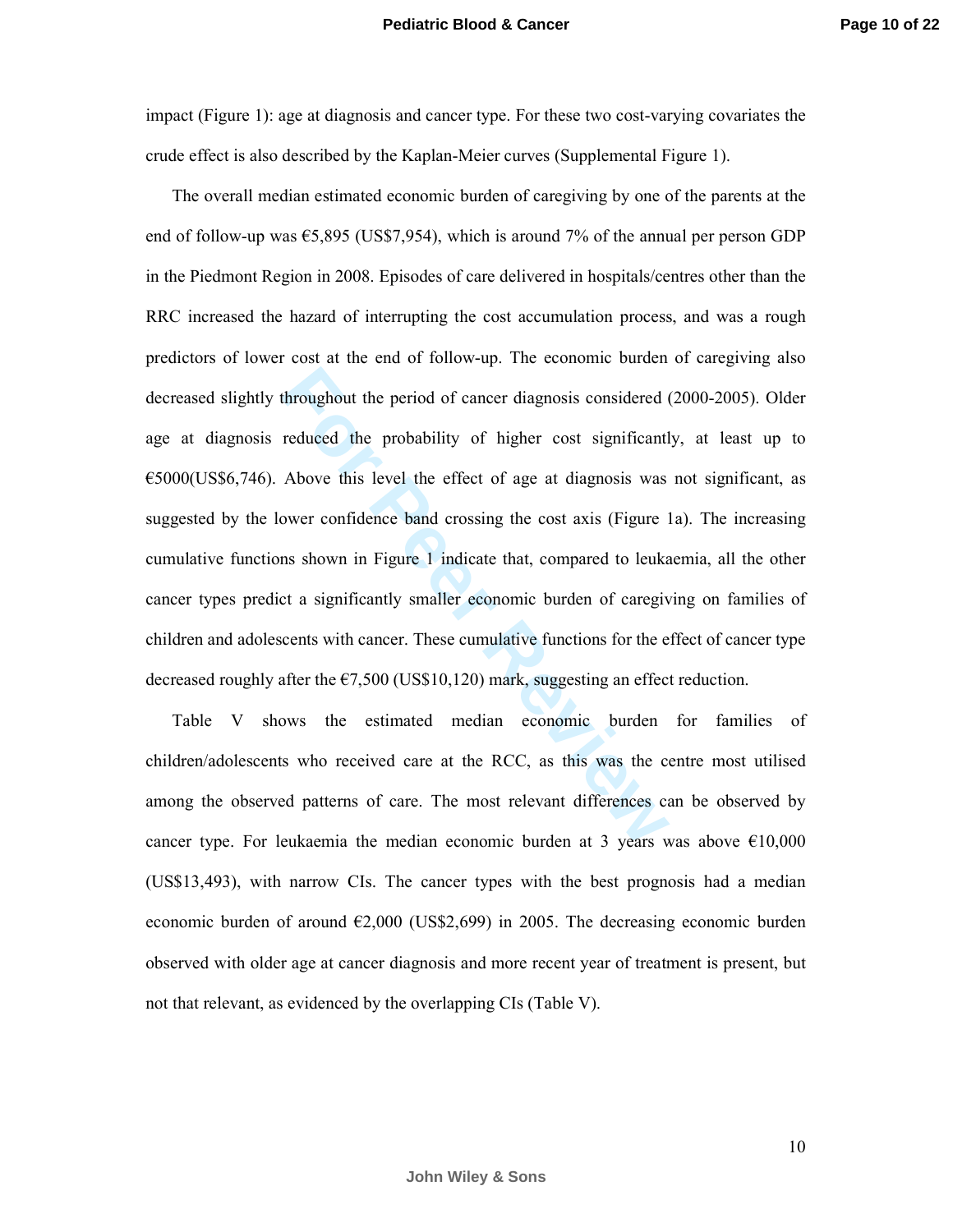#### **Pediatric Blood & Cancer**

In the sensitivity analysis, the median economic burden varied from  $64,480$  (US\$6,045) in the minimum scenario, to  $\epsilon$ 9,746 (US\$13,150) in the maximum scenario. The effect of each covariate on the economic burden did not differ from the base case scenario.

## **Discussion**

Fraction and the set of the set of the set of the set of the set of the set of the set of the set of the set of the set of the set of the set of the set of the set of the set of the set of the set of the set of the set of This study estimated the economic burden of caregiving on families of children and adolescents with cancer at a population level, without the direct involvement of families. Even if the crude results are likely underestimated, administrative healthcare data made it possible to describe factors associated with such costs. The identification of significant determinants of economic burden is of relevance for implementing targeted family support programmes.

The economic burden of caregiving increased when episodes of care were supplied at the RRC, and when treatment complexity was high. The association between episodes of care at the RRC and treatment complexity proves that the Regional Network for Childhood Cancer Care is following the Regional Plan for Paediatric Oncology and Haematology Care.

During the period of cancer diagnosis considered (2000-2005) the economic burden of caregiving decreased slightly. This decrease is partially due to a shift from inpatient care to day-care, together with an improvement in care management due to the regional network mentioned above.

Particular attention and support should be devoted to families of younger children, as they are exposed to a higher economic burden due to caregiving. Among the cancer types, leukaemia required a higher family commitment than any other cancer considered, which lead to a higher economic burden, an effect which was highest up to  $\epsilon$ 7,500 (US\$10,120). Above that amount, the economic burden of caregiving observed for other cancer types with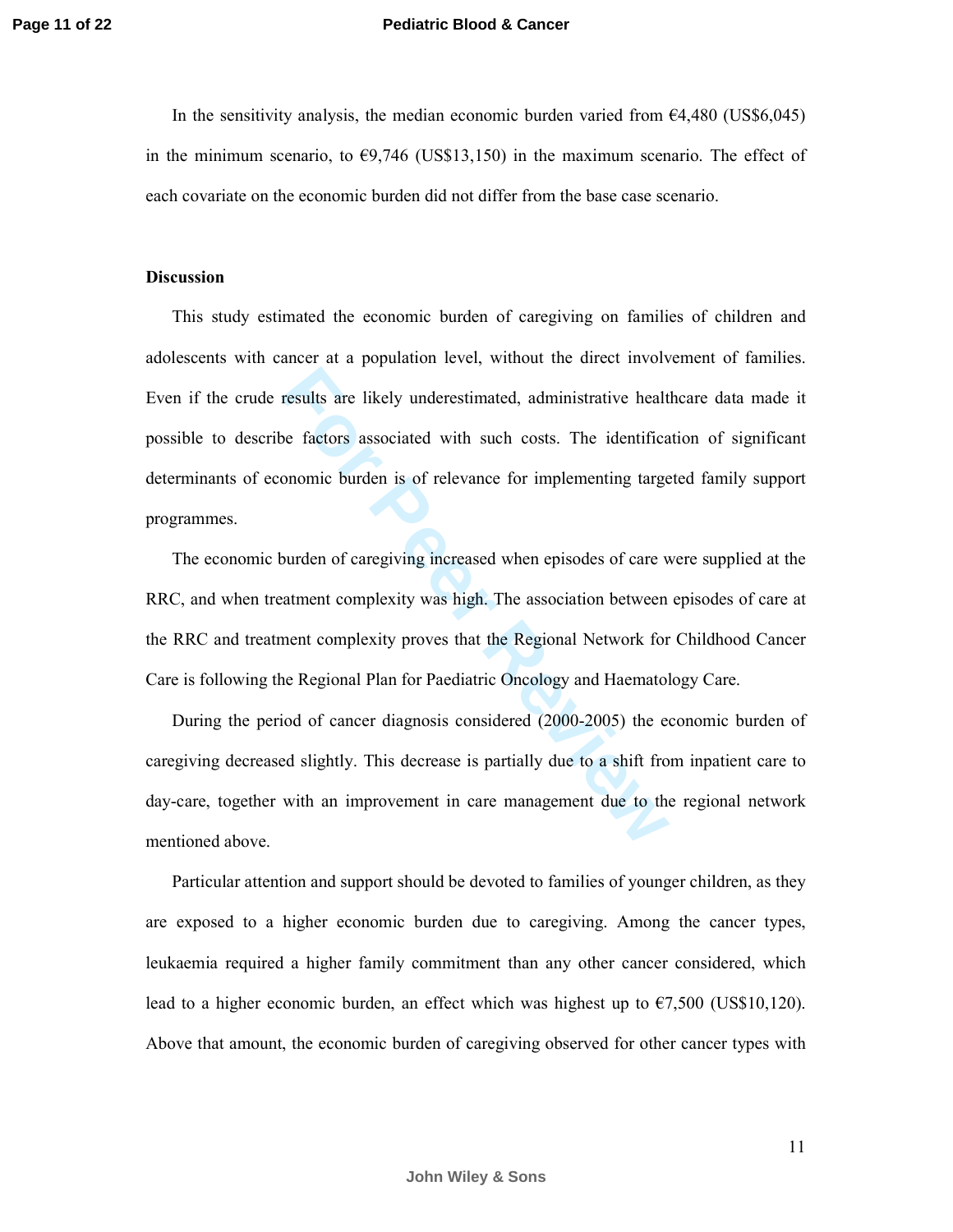a poorer prognosis slowly approached that of leukaemia. The described effect of covariates was confirmed in the minimum and maximum scenarios.

Our results are in line with the study by Limburg et al.[24] on the impact of childhood cancer on parental employment, where parents with children under 10 years of age, and parents of children diagnosed with leukaemia were most likely to leave their jobs.

study design was based on administrative data. Indeed<br>
interest in estimating the total economic burden of cancelescents with cancer, they are not captured in admini<br>
with involvement of families, by means of a retrospe<br>
w The study focused on a single cost item – caregiving during episodes of care – and calculated costs from a societal point of view. A real estimate of family expenditure was not performed, as the study design was based on administrative data. Indeed, although several other factors are of interest in estimating the total economic burden of caregiving on families of children and adolescents with cancer, they are not captured in administrative data. Only direct investigation with involvement of families, by means of a retrospective questionnaire or diary, could allow a complete collection of the data of interest. Nevertheless, our usage of administrative data has avoided problems of non-response and selection bias. A review by Tsimicalis and colleagues reinforced the importance of adopting strategies for reducing bias due to selection, sampling frame and size, non-response, withdrawal and attrition [8]. The data sources used in our study have the strong advantage of covering the entire population of interest (all the incident cases during the selected period), with a standardised level of completeness of information.

In conclusion, the estimates of the economic burden of caregiving on families of children and adolescents with cancer derived from administrative data should be considered a minimum burden, but the estimated effect of the covariates is informative for healthcare decision makers in planning support programmes for families.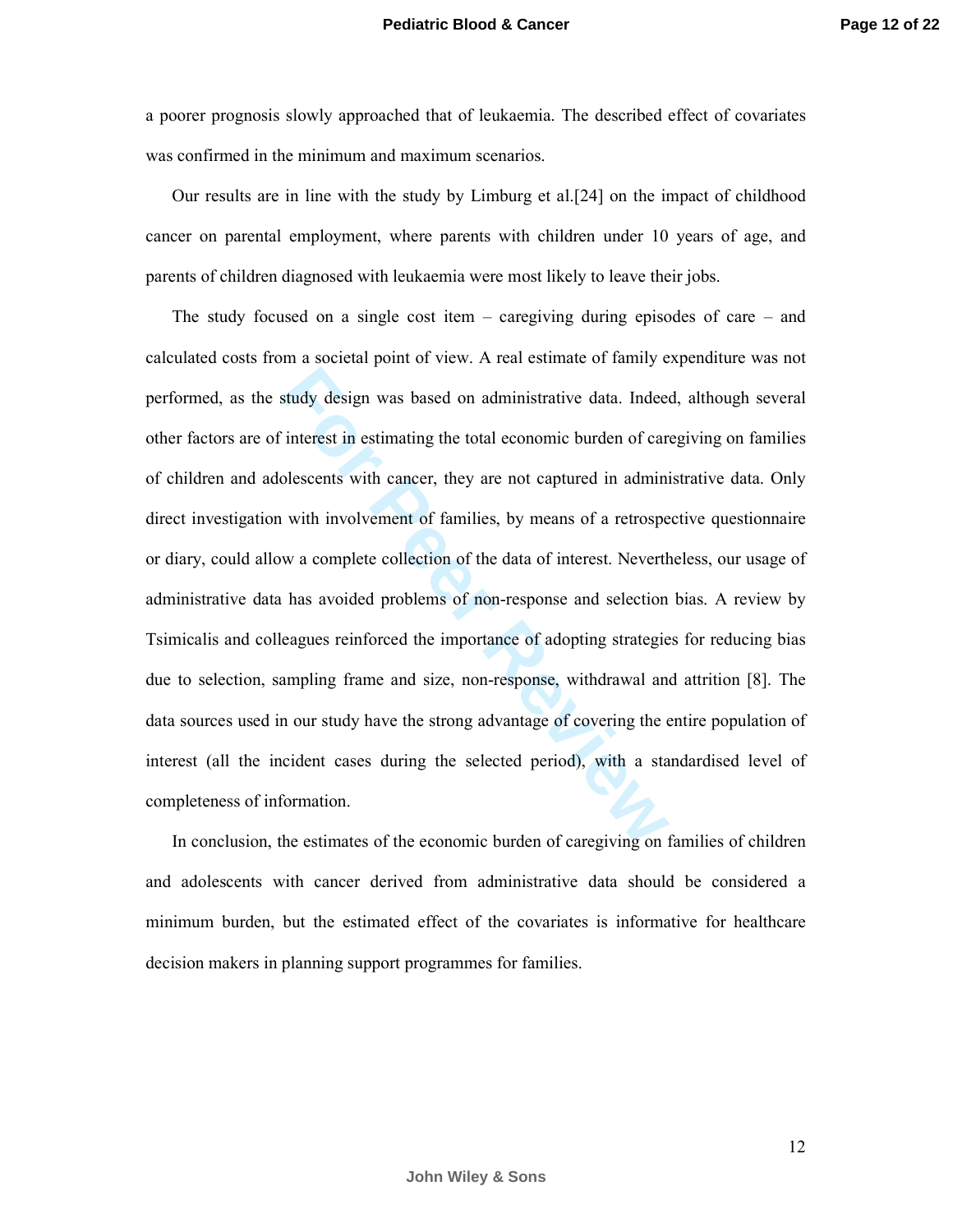## **Figures**

**Fig.1.** Estimates of cumulative effects (Aalen coefficients; 95% confidence intervals) on cost for caregiving at 3 years of follow-up of: increasing age at diagnosis (A) and cancer type versus leukaemia (B: Hodgkin Disease, Wilms Tumour, Retinoblastoma, Gonadic Tumour, all other tumours; C: Malignant Bone Tumours, Soft Tissue Sarcoma; D: Non-Hodgkin lymphoma, Neuroblastoma, Central Nervous System).

**For the end of the COLLAND COLLAND COLLAND COLLAND Supplemental Fig.1.** Kaplan-Meier curve of age at diagnosis (A) and cancer type (B): rough probability of accumulating cost at the end of the follow up.

**John Wiley & Sons**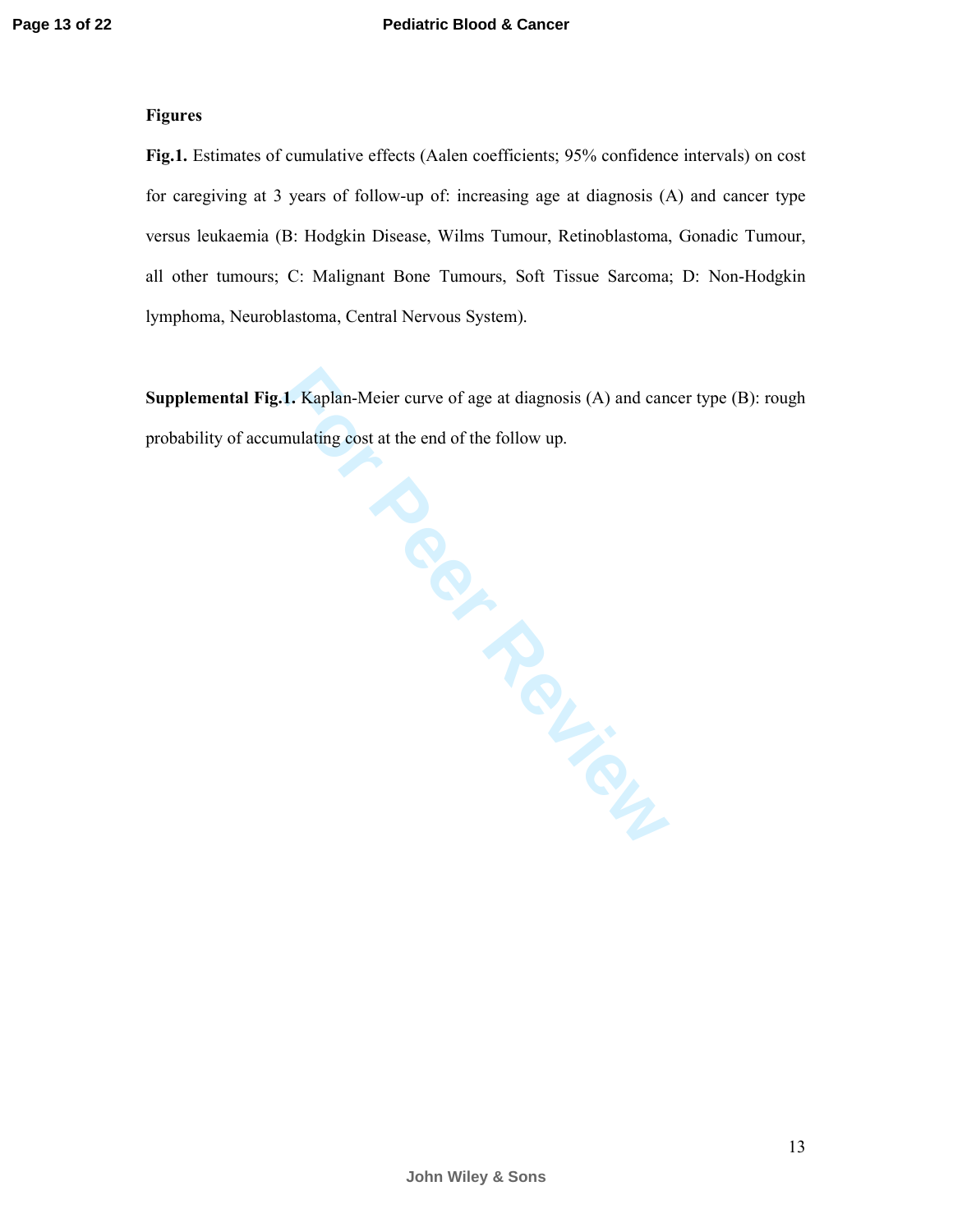# **References**

- 1. Mossialos E, Dixon A. Funding health care: an introduction. In: Mossialos E, Dixon A, Figueras J, et al., editors. Funding health care: options for Europe. Buckingham - Philadelphia: Open University Press; 2002.
- 2. Lansky SB, Cairns NU, Clark GM, et al. Childhood cancer: nonmedical costs of the illness. Cancer 1979:43(1):403-408.
- 3. Bodkin CM, Pigott TJ, Mann JR. Financial burden of childhood cancer. Br Med J (Clin Res Ed) 1982:284(6328):1542-1544.
- 4. Bloom BS, Knorr RS, Evans AE. The epidemiology of disease expenses. The costs of caring for children with cancer. JAMA 1985:253(16):2393-2397.
- 5. Svavarsdottir EK. Caring for a child with cancer: a longitudinal perspective. J Adv Nurs 2005:50(2):153-161.
- 6. Eiser C, Upton P. Costs of caring for a child with cancer: a questionnaire survey. Child Care Health Dev 2007:33(4):455-459.
- 7. Koopmanschap MA, van Exel JN, van den Berg B, et al. An overview of methods and applications to value informal care in economic evaluations of healthcare. Pharmacoeconomics 2008:26(4):269-280.
- 8. Tsimicalis A, Stevens B, Ungar WJ, et al. The cost of childhood cancer from the family's perspective: A critical review. Pediatr Blood Cancer 2011:56(5):707-717.
- 9. Stevens MC. Patient migration, access to expertise and optimal patterns of care. Eur J Cancer 2008:44(15):2095-2096.
- 10. Cohn RJ, Goodenough B, Foreman T, et al. Hidden financial costs in treatment for childhood cancer: an Australian study of lifestyle implications for families absorbing out-of-pocket expenses. J Pediatr Hematol Oncol 2003:25(11):854-863.
- 11. Heath JA, Lintuuran RM, Rigguto G, et al. Childhood cancer: its impact and financial costs for Australian families. Pediatr Hematol Oncol 2006:23(5):439-448.
- 1000 P. Costs of caring for a child with cancer: a quellealth Dev 2007:33(4):455-459.<br>
Health Dev 2007:33(4):455-459.<br>
It hap MA, van Exel JN, van den Berg B, et al. An overvi<br>
to value informal care in economic evaluatio<br> 12. Goossens ME, Rutten-van Molken MP, Vlaeyen JW, et al. The cost diary: a method to measure direct and indirect costs in cost-effectiveness research. J Clin Epidemiol 2000:53(7):688-695.
- 13. Rosato R, Ciccone G, Farina EC, et al. [Evaluation of quality of care through hospital discharge reports: an example of rectal cancer surgery]. Epidemiol Prev 2003:27(4):207-214.
- 14. Pagano E, Filippini C, Di Cuonzo D, et al. Factors affecting pattern of care and survival in a population-based cohort of non-small-cell lung cancer incident cases. Cancer Epidemiol 2009:34(4):483-489.
- 15. Pagano E, Gregori D, Filippini C, et al. Impact of initial pattern of care on hospital costs in a cohort of incident lung cancer cases. J Eval Clin Pract.
- 16. Dama E, Pastore G, Mosso ML, et al. Time trends and prognostic factors for survival from childhood cancer: a report from the Childhood Cancer Registry of Piedmont (Italy). Eur J Pediatr 2006:165(4):240-249.
- 17. Kramarova E, Stiller CA. The international classification of childhood cancer. Int J Cancer 1996:68(6):759-765.
- 18. IRES-Piemonte. Matrix of distances between Piedmont towns. Collana Banca Dati Distributed by: Servizio di Epidemiologia - ASL 5.
- 19. Regione Piemonte. Delibera Giunta Regionale 6 Dicembre 2004, n. 30-14272.
- 20. Byford S, Raftery J. Perspectives in economic evaluation. BMJ 1998:316(7143):1529- 1530.
- 21. ISTAT-Conti Economici Regionali. http://www.istat.it/it/archivio/75111 Accessed June 12, 2013.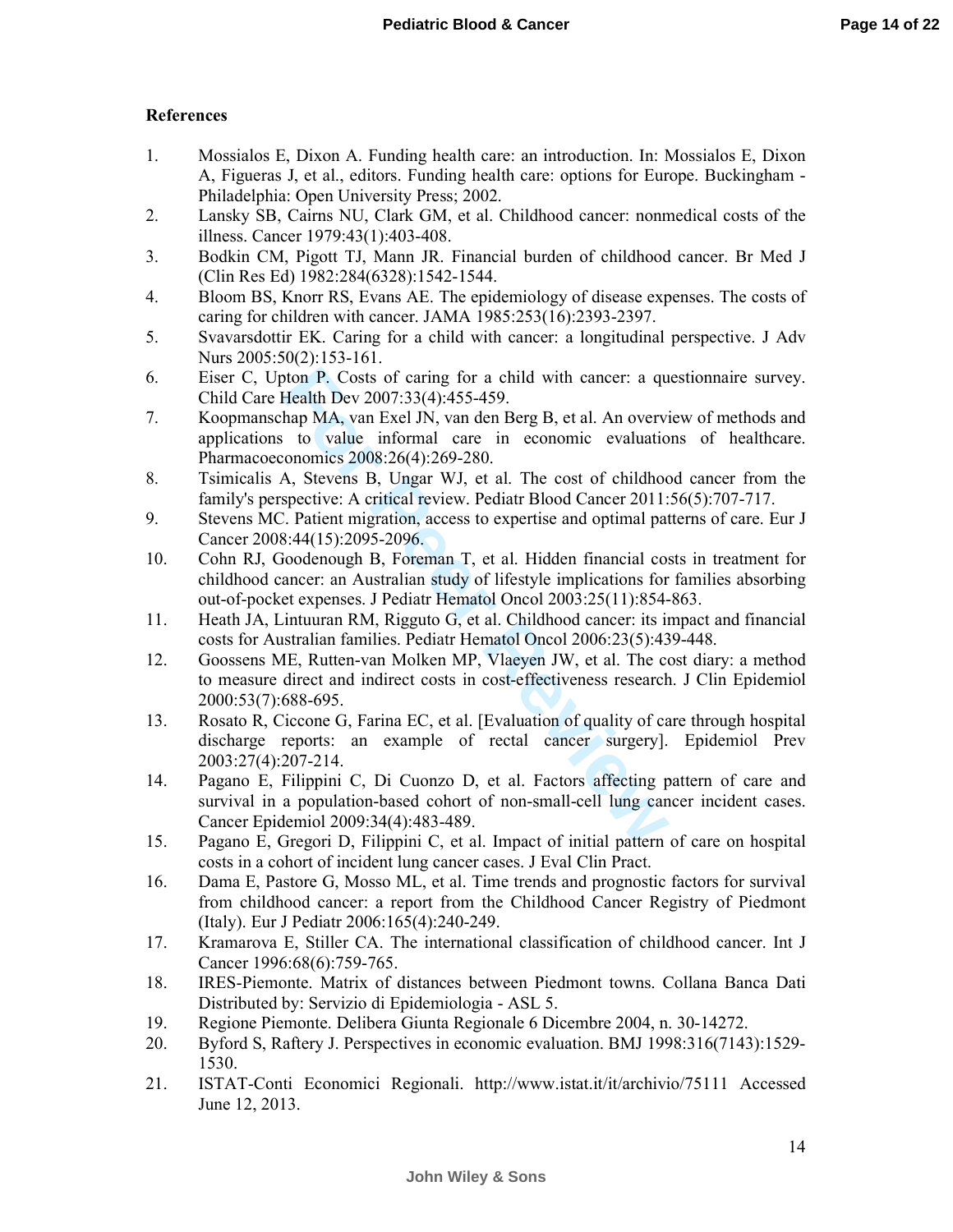- 22. Pagano E, Petrinco M, Desideri A, et al. Survival models for cost data: the forgotten additive approach. Stat Med 2008:27(18):3585-3597.
- 23. Scheike TH, Zhang MJ. An Additive-Multiplicative Cox-Aalen Regression Model. Scandinavian Journal of Statistics 2002:29(1):75-88.
- 24. Limburg H, Shaw AK, McBride ML. Impact of childhood cancer on parental employment and sources of income: a Canadian pilot study. Pediatr Blood Cancer 2008:51(1):93-98.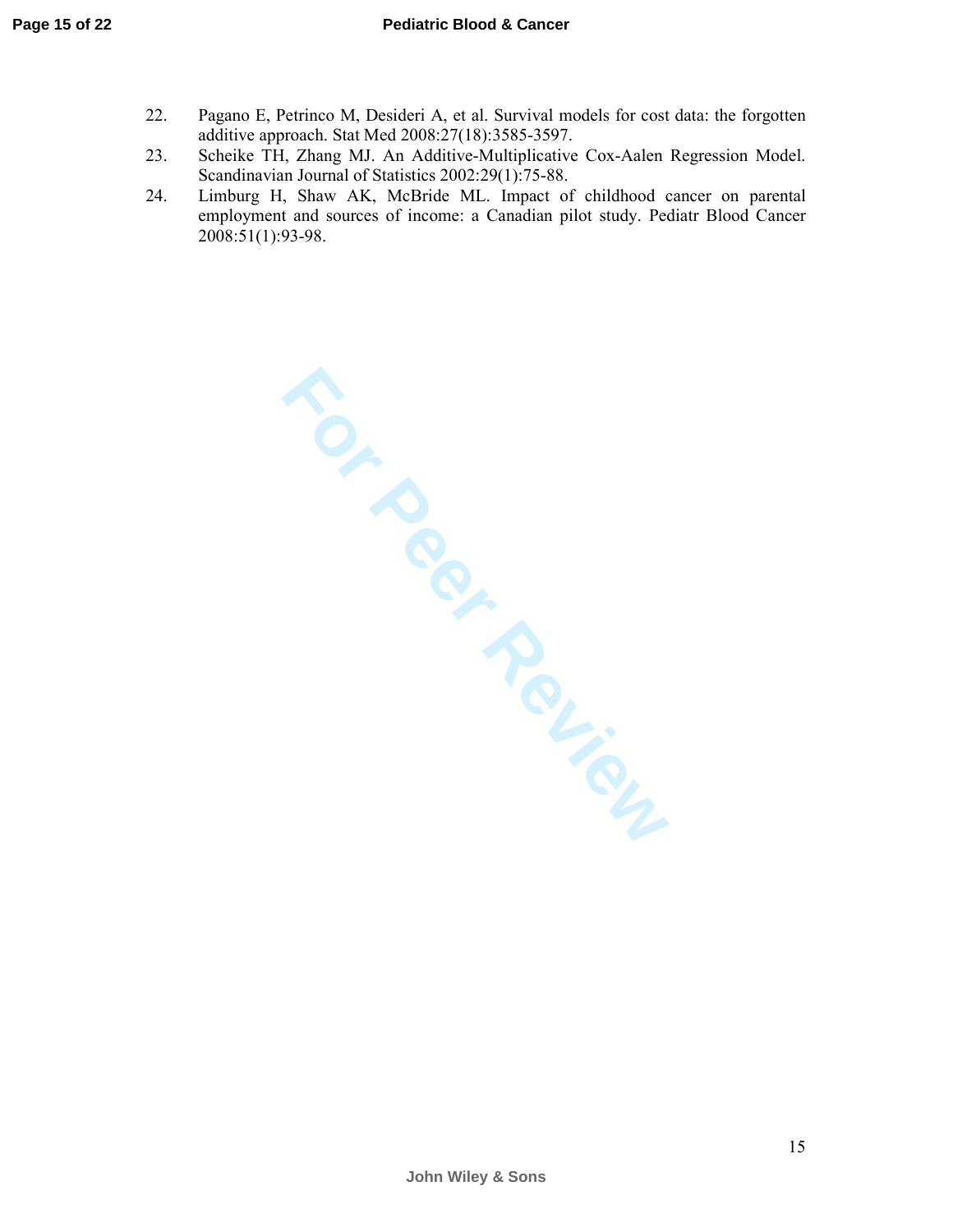## **TABLE I. Three-year survival by cancer type, in a cohort of**

**children and adolescents diagnosed with incident cancer in the**

## **Piedmont Childhood Cancer Registry, 2000-2005**

| <b>Cancer type</b>                    | $N = 899*$ |      | 3-year survival |
|---------------------------------------|------------|------|-----------------|
|                                       |            | (%)  | 95% CI          |
| Hodgkin Disease                       | 111        | 96.4 | 93.0-1.00       |
| Wilms Tumour                          | 30         | 93.3 | $84.8 - 1.00$   |
| Retinoblastoma                        | 12         | 91.7 | $77.3 - 1.00$   |
| Gonadic Tumour                        | 50         | 90.0 | 82.1-98.7       |
| All other tumours                     | 84         | 85.7 | 78.5-93.5       |
| Non-Hodgkin lymphoma                  | 66         | 78.8 | 69.5-89.3       |
| <b>Central Nervous System Tumours</b> | 180        | 77.7 | 71.9-84.1       |
| Neuroblastoma                         | 61         | 75.4 | 65.3-87.0       |
| <b>Malignant Bone Tumours</b>         | 44         | 59.1 | $46.2 - 75.6$   |
| Soft Tissue Sarcoma                   | 61         | 65.4 | 54.0-79.1       |
| Leukaemia                             | 200        | 88.9 | 84.7-93.4       |

During 3 years of follow-up after cancer diagnosis, no episodes of care were identified for 18 children. Therefore, 899 children were included in the analysis out of 917. CI=confidence interval.

**John Wiley & Sons**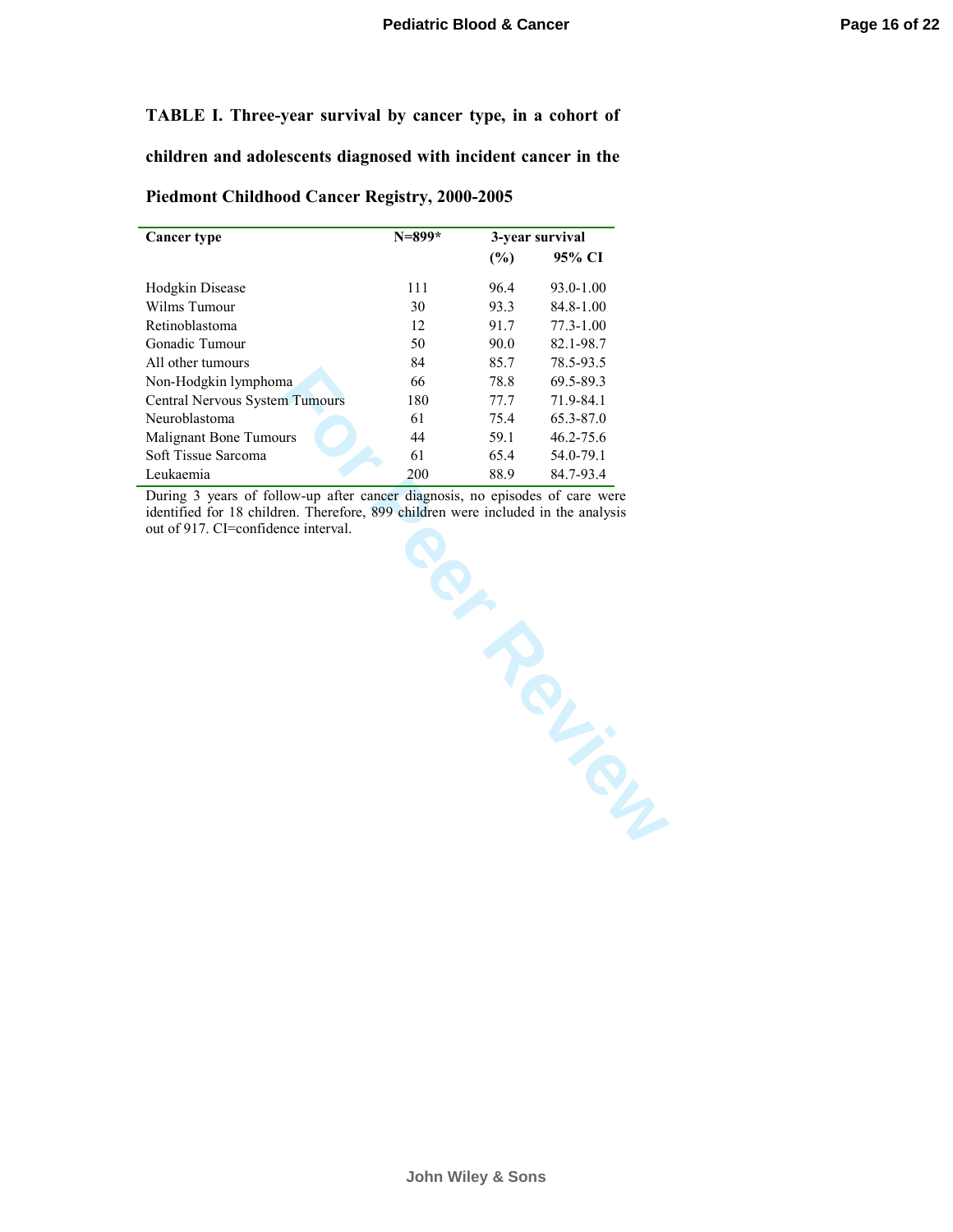# **TABLE II. Characteristics of children and adolescents diagnosed with**

| incident in the Piedmont Childhood Cancer Registry, 2000-2005 |  |  |
|---------------------------------------------------------------|--|--|
|---------------------------------------------------------------|--|--|

|                                                                                      | $N = 899$ | $\frac{0}{0}$ |
|--------------------------------------------------------------------------------------|-----------|---------------|
| Male, %                                                                              | 501       | 55.7          |
| Age at diagnosis, years                                                              |           |               |
| $\theta$                                                                             | 60        | 6.7           |
| $1-4$                                                                                | 229       | 25.5          |
| $5-9$                                                                                | 141       | 15.7          |
| $10 - 14$                                                                            | 178       | 19.8          |
| $15-19$                                                                              | 291       | 32.4          |
| Cancer type                                                                          |           |               |
| Hodgkin Disease, Wilms Tumour, Retinoblastoma,<br>Gonadic Tumours, All other tumours | 287       | 31.9          |
| Non-Hodgkin lymphoma Central Nervous System,<br>Neuroblastoma                        | 307       | 34.1          |
| Malignant Bone Tumours, Soft Tissue Sarcoma                                          | 105       | 11.7          |
| Leukaemia                                                                            | 200       | 22.2          |
| Year of diagnosis                                                                    |           |               |
| 2000                                                                                 | 152       | 16.9          |
| 2001                                                                                 | 141       | 15.7          |
| 2002                                                                                 | 158       | 17.6          |
| 2003                                                                                 | 152       | 16.9          |
| 2004                                                                                 | 168       | 18.7          |
| 2005                                                                                 | 128       | 14.2          |
| Travel time                                                                          |           |               |
| Same town                                                                            | 162       | 18.0          |
| Within 30 min                                                                        | 148       | 16.5          |
| Within 1 h.                                                                          | 239       | 26.6          |
| More than 1 h.                                                                       | 350       | 38.9          |
| Vital status 3 years after diagnosis: deceased                                       | 136       | 15.1          |
| RRC= Regional Referral Centre.                                                       |           |               |
|                                                                                      |           |               |
|                                                                                      |           |               |
|                                                                                      |           |               |
|                                                                                      |           |               |
|                                                                                      |           |               |
|                                                                                      |           |               |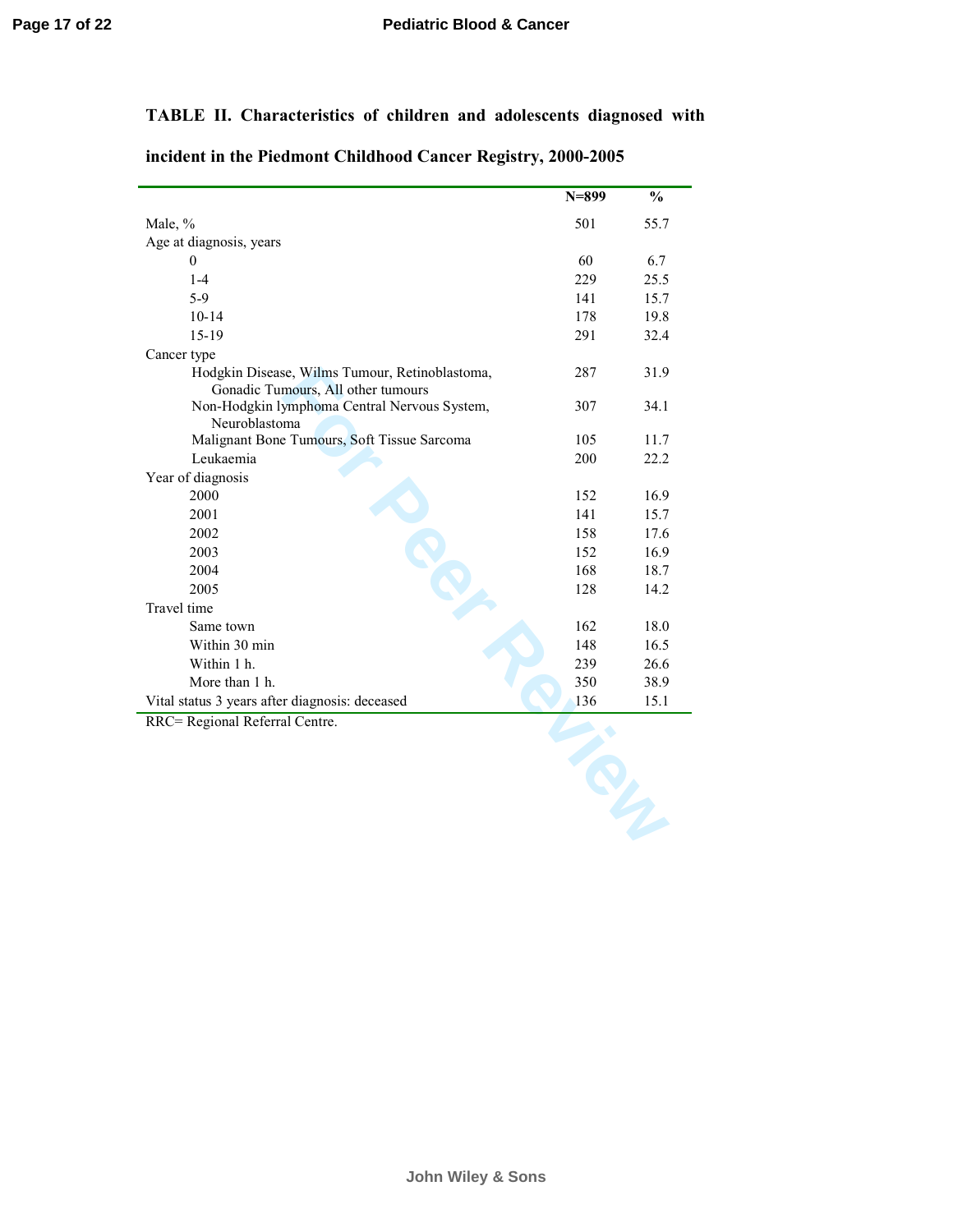**TABLE III. Episodes of care during 3 years of follow-up after cancer diagnosis:** 

**frequency and duration of treatment (days) (median; I-III quartile)** 

|                                     | ${\bf N}$ | (%)  | N of<br>patients | <b>Duration of treatment (days)</b><br>Median (I-III quartile) |
|-------------------------------------|-----------|------|------------------|----------------------------------------------------------------|
| Overall                             | 13,433    |      | 899              | $3(1-6)$                                                       |
| Clinical setting                    |           |      |                  |                                                                |
| Inpatient                           | 6,808     | 50.7 | 752              | $4(2-7)$                                                       |
| Day-care                            | 6,396     | 47.6 | 850              | $2(1-4)$                                                       |
| Outpatient radiotherapy             | 229       | 1.7  | 218              | $20(11-31)$                                                    |
| Type of treatment                   |           |      |                  |                                                                |
| Transplant                          | 210       | 1.6  | 153              | $25(20-37)$                                                    |
| Major surgery                       | 1,155     | 8.6  | 627              | $6(2-11)$                                                      |
| Minor surgery                       | 309       | 2.3  | 219              | $3(1-7)$                                                       |
| Radiotherapy                        | 327       | 2.4  | 265              | $15(2-25)$                                                     |
| Chemotherapy                        | 7,242     | 53.9 | 603              | $3(2-5)$                                                       |
| Other medical care                  | 4,190     | 31.2 | 769              | $2(1-6)$                                                       |
| Treatment complexity                |           |      |                  |                                                                |
| Low                                 | 4,478     | 33.3 | 794              | $2(1-6)$                                                       |
| High                                | 8,955     | 66.7 | 852              | $3(2-6)$                                                       |
| Type of centre                      |           |      |                  |                                                                |
| <b>RRC</b>                          | 8,712     | 64.9 | 556              | $3(1-6)$                                                       |
| Satellite Units                     | 1,255     | 9.3  | 264              | $3(1-7)$                                                       |
| Adult oncology centres              | 894       | 6.7  | 231              | $4(1-9)$                                                       |
| Other hospitals in Piedmont Region  | 495       | 3.7  | 221              | $3(1-7)$                                                       |
| Hospitals in other regions of Italy | 2,077     | 15.5 | 253              | $3(1-7)$                                                       |
| Period of treatment                 |           |      |                  |                                                                |
| First year                          | 10,119    | 75.3 | 895              | $3(2-7)$                                                       |
| Second year                         | 2,238     | 16.7 | 477              | $2(1-5)$                                                       |
| Third year                          | 1,076     | 8.0  | 323              | $2(1-6)$                                                       |
| RRC= Regional Referral Centre.      |           |      |                  |                                                                |
|                                     |           |      |                  |                                                                |
|                                     |           |      | <b>SULLE</b>     |                                                                |
|                                     |           |      |                  |                                                                |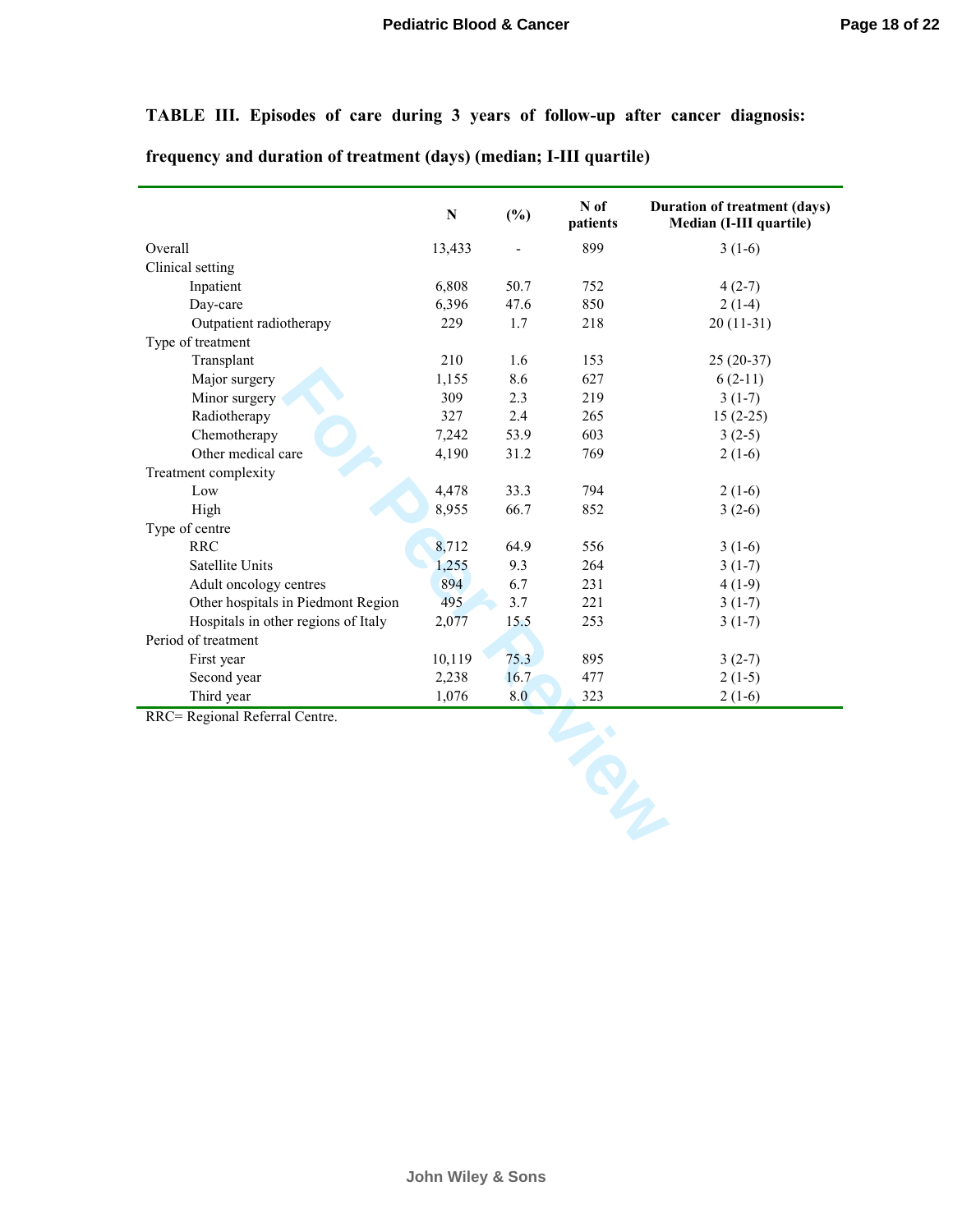## **TABLE IV. Factors affecting the probability of interrupting the cost**

| accumulation process at the end of follow-up |  |  |  |  |  |
|----------------------------------------------|--|--|--|--|--|
|----------------------------------------------|--|--|--|--|--|

|                                         | <b>HR</b> | 95% CI          | p value |
|-----------------------------------------|-----------|-----------------|---------|
| Age at diagnosis (unit increase)        |           | Additive model* |         |
| Cancer type (Leukaemia as reference)    |           | Additive model* |         |
| Year of diagnosis (unit increase)       | 1.067     | $1.02 - 1.12$   | 0.004   |
| Type of centre                          |           |                 |         |
| RRC (reference)                         |           |                 |         |
| Satellite Units                         | 1.168     | $0.89 - 1.53$   | 0.259   |
| <b>Adult Oncology Centres</b>           | 1.363     | $1.02 - 1.82$   | 0.035   |
| Other hospitals in Piedmont Region      | 1.530     | $1.05 - 2.24$   | 0.028   |
| Hospitals in other regions of Italy     | 1 231     | $0.98 - 1.55$   | 0.077   |
| Travel time                             |           | Not included    |         |
| Treatment complexity (low as reference) |           | Not included    |         |

Freshmas in once regions of hary<br>
Travel time<br>
Traditioner (Not included *Not included*<br> *Not included*<br> *Mariamet complexity (low as reference)*<br> *Not included*<br> *Not included*<br> *PREFERENCE Regional Referral Centre; Cl=co* HR=hazard ratios; RRC= Regional Referral Centre; CI=confidence interval. \*Variable included in the additive part of Cox-Aalen model (i.e. Aalen part) because expected to have cost-varying effects. See Figure 1 for effects.

**John Wiley & Sons**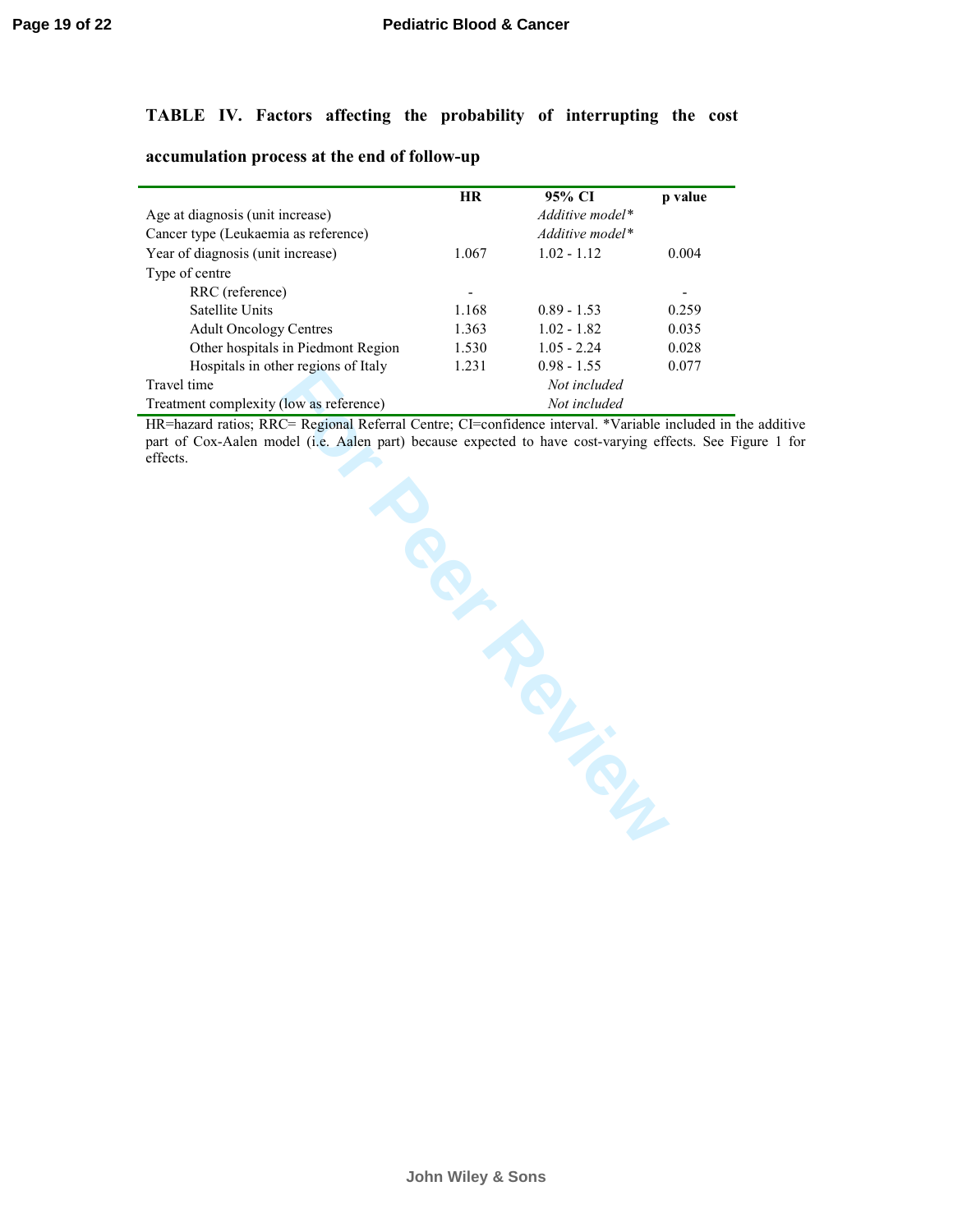**TABLE V. Estimated median economic burden (€ and US\$) of caregiving after 3-years of follow-up** 

**(bootstrapped 95% CIs), for several observed scenarios for children receiving care at the RCC** 

|      |                                                                                         | Age at cancer diagnosis |               |         |                   |        |                  |               |               |
|------|-----------------------------------------------------------------------------------------|-------------------------|---------------|---------|-------------------|--------|------------------|---------------|---------------|
| Year | <b>Type of cancer</b>                                                                   | 5 years                 |               |         | 14 years          |        |                  |               |               |
|      |                                                                                         | $\boldsymbol{\epsilon}$ | 95% CI        | \$      | 95% CI            | €      | 95% CI           | <sup>\$</sup> | 95% CI        |
| 2000 | Leukaemia                                                                               | 11,161                  | 10,492-11,869 | 15,060  | 14, 157 - 16, 015 | 11,004 | 10,293-12,973    | 14,848        | 13,888-17,504 |
|      | Malignant Bone Tumours, Soft Tissue Sarcoma                                             | –*                      | $_{\star}$    | _*      | $\cdot^*$         | 9,196  | 6,309-11,240     | 12,408        | 8,513-15,166  |
|      | Non-Hodgkin lymphoma Central Nervous<br>System, Neuroblastoma                           | 7,664                   | 5,893-9,006   | 10,340  | 7,951-12,152      | 6,838  | 5,256-8,725      | 9,227         | 7,092-11,773  |
|      | Hodgkin Disease, Wilms Tumour,<br>Retinoblastoma, Gonadic Tumours, all<br>other tumours | 3,380                   | 2,672-4,009   | 4,560   | 3,605-5,409       | 3,065  | 2,437-3,460      | 4,136         | 3,288-4,669   |
| 2005 | Leukaemia                                                                               | 10,257                  | 9,581-10,689  | 13,840  | 12,928-14,423     | 9,904  | 9,386-10,611     | 13,363        | 12,665-14,317 |
|      | Malignant Bone Tumours, Soft Tissue Sarcoma                                             | _*                      | _*            | $-$ *   | _*                | 9,511  | 8, 174 - 12, 205 | 12,833        | 11,029-16,468 |
|      | Non-Hodgkin lymphoma Central Nervous<br>System, Neuroblastoma                           | 5,581                   | 4,440-6,052   | 7,530   | 5,991-8,166       | 4,795  | 3,536-5,816      | 6,469         | 4,771-7,848   |
|      | Hodgkin Disease, Wilms Tumour,<br>Retinoblastoma, Gonadic Tumours, all<br>other tumours | $\cdot^*$               | $\cdot$       | $\cdot$ | $\rightarrow$     | 2,358  | 1,768-2,594      | 3,182         | 2,386-3,500   |
|      | CI=confidence interval. *Not observed scenario.                                         |                         |               |         |                   |        |                  |               |               |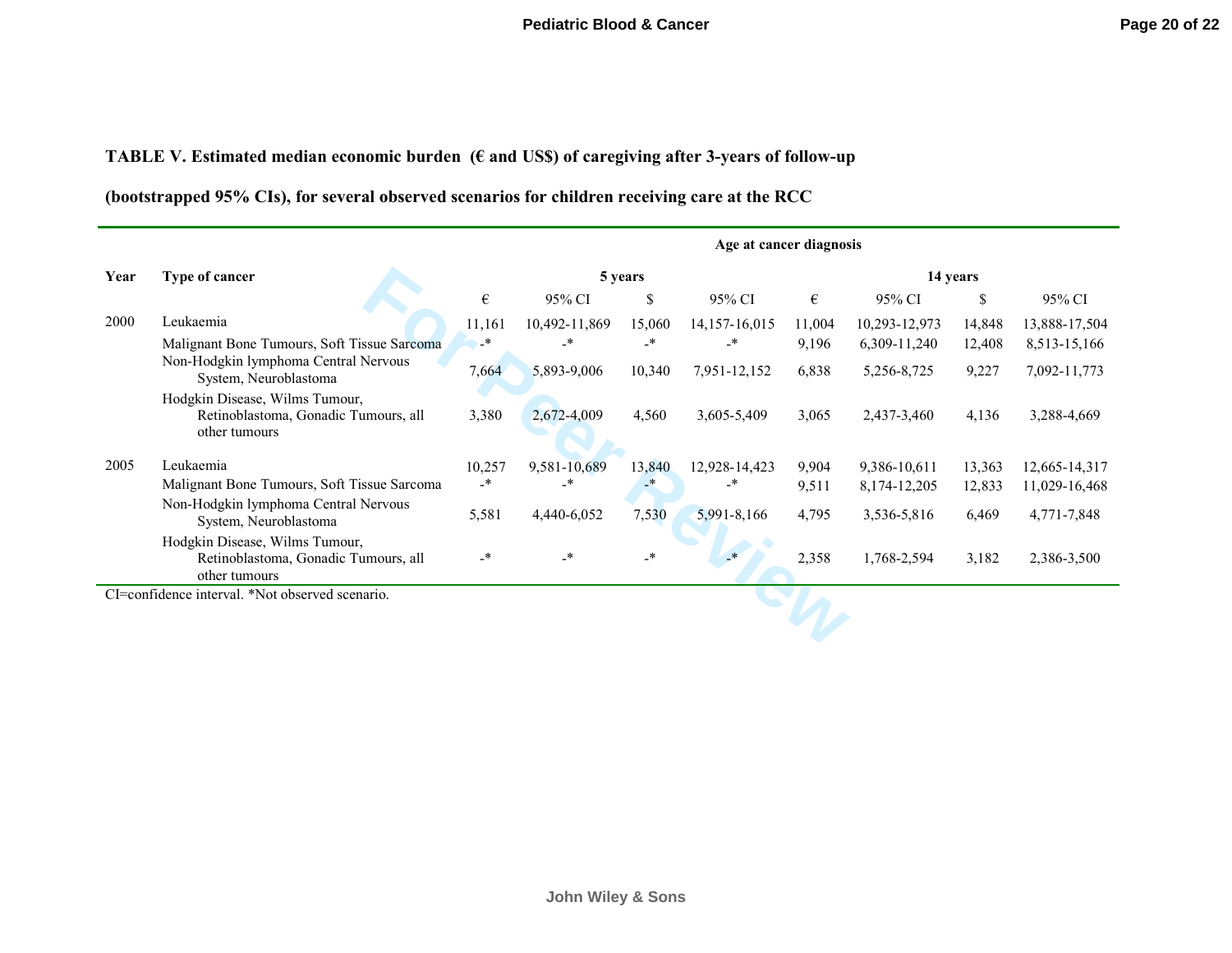

237x143mm (300 x 300 DPI)